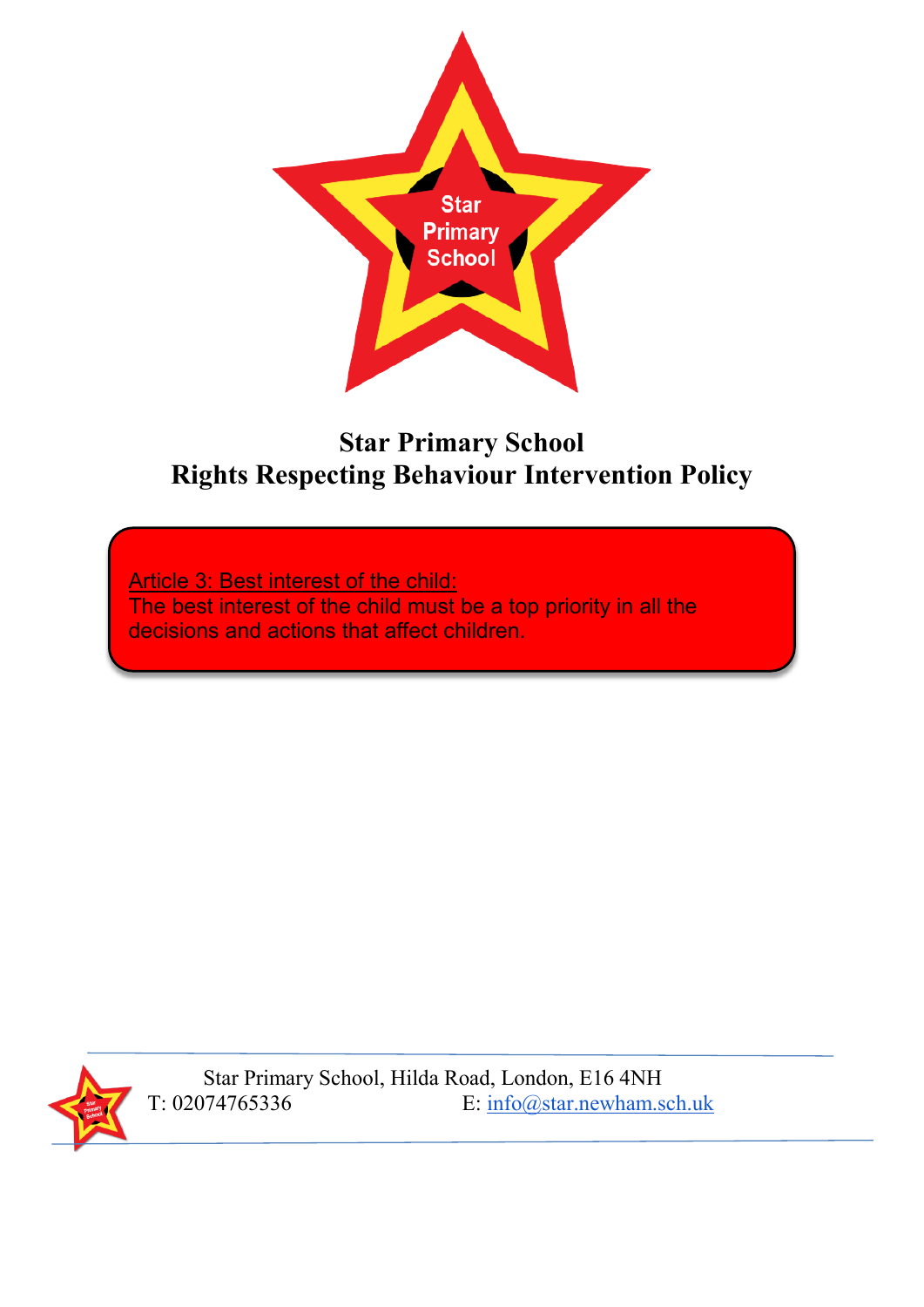# **Behaviour Intervention Policy**

At Star primary school we have high expectations of behaviour and personal achievement for all our pupils. We provide a caring and stimulating environment and curriculum . Pupils are encouraged to be independent, develop self control and show respect for others. The use of rewards and consequences is an integral part of successful pupil management is both consistent and fair. This policy should be used in conjunction with:

- $\star$  The safeguarding Policy
- ★Anti-bullying Policy
- $\star$  Equalities policy
- ★Physical restraint policy
- ★Our home school agreement

# **Our Vision and values**

Star primary school is a values-led, Rights respecting school. Our school community voted for our values in 2019 and are as follows:





Star Primary school is a Rights Respecting school which means that

children's rights are at the heart of everything we do. This is the foundation on which our behaviour policy is based.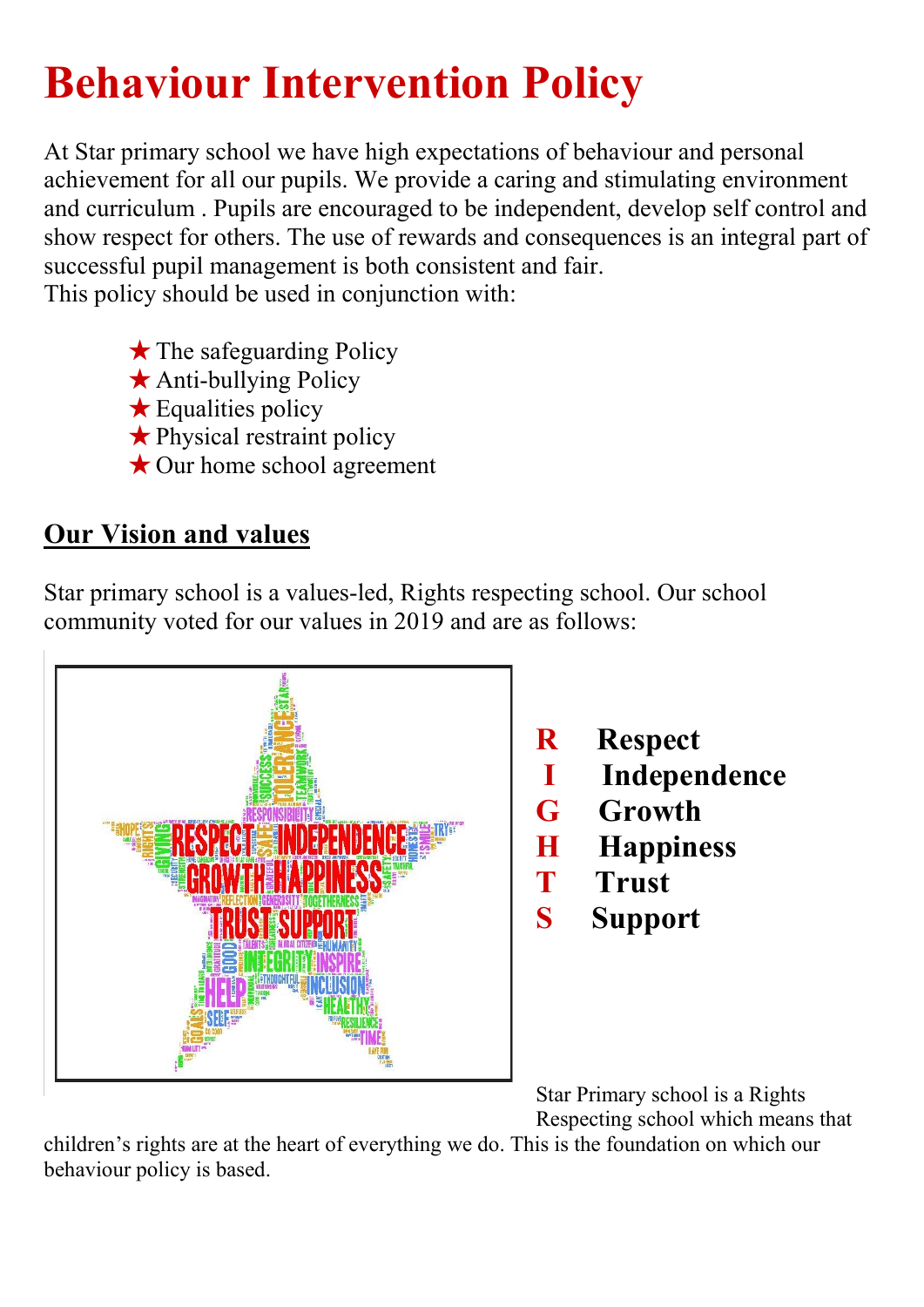A rights-respecting school not only teaches about children's rights but also models rights and respect in all its relationships: between teachers /adults and pupils, between groups of adults. All staff are encouraged to use Positive Praise and positive reinforcement of the whole school ethos and values in order for each pupil to achieve their very best as well as respect the rights of everyone.

| <b>Adults are</b><br>responsible for                                                                  | <b>At Star Primary</b><br><b>School</b><br>We ALL have the<br>right to                                                             | <b>Children are</b><br>responsible for                                                                         |
|-------------------------------------------------------------------------------------------------------|------------------------------------------------------------------------------------------------------------------------------------|----------------------------------------------------------------------------------------------------------------|
| Listening to others and<br>treating each other with<br>respect                                        | <b>TO BE LISTENED TO</b><br><b>AND TREATED FAIRLY</b><br>(Article 12: Respect for the<br>views of a child)                         | Listening to others and<br>treating each other with<br>respect                                                 |
| Caring for everyone at<br>school<br>Providing healthy food,<br>water, exercise and rest               | <b>TO BE SAFE AND</b><br><b>HEALTHY</b><br>(Article 24: Health and health)<br>services)                                            | Caring for everyone and<br>everything at school                                                                |
| Providing us with everything<br>we need to learn at school<br>and being ambitious for our<br>learning | <b>AN EDUCATION SO</b><br><b>THAT WE CAN BECOME</b><br>THE BEST THAT WE<br><b>CAN BE</b><br>(Article 28: Right to an<br>Education) | Being enthusiastic and<br>ambitious and ready to learn                                                         |
| Providing time to relax and<br>play                                                                   | <b>RELAX AND PLAY</b><br>(Article 31: Leisure play and<br>culture)                                                                 | Being friendly towards each<br>other and courageous when<br>supporting our rights and the<br>rights of others. |

# **Aims and objectives**

- ★ We are a **Rights Respecting** school and all our Values and beliefs reflect the fact that "**At Star Primary we know our Rights"**
- $\star$  It is a primary aim of our school that every member of the school community feels valued and respected, and that each person is treated fairly and well. We are a caring community, whose values are built on mutual trust and respect for all. The school's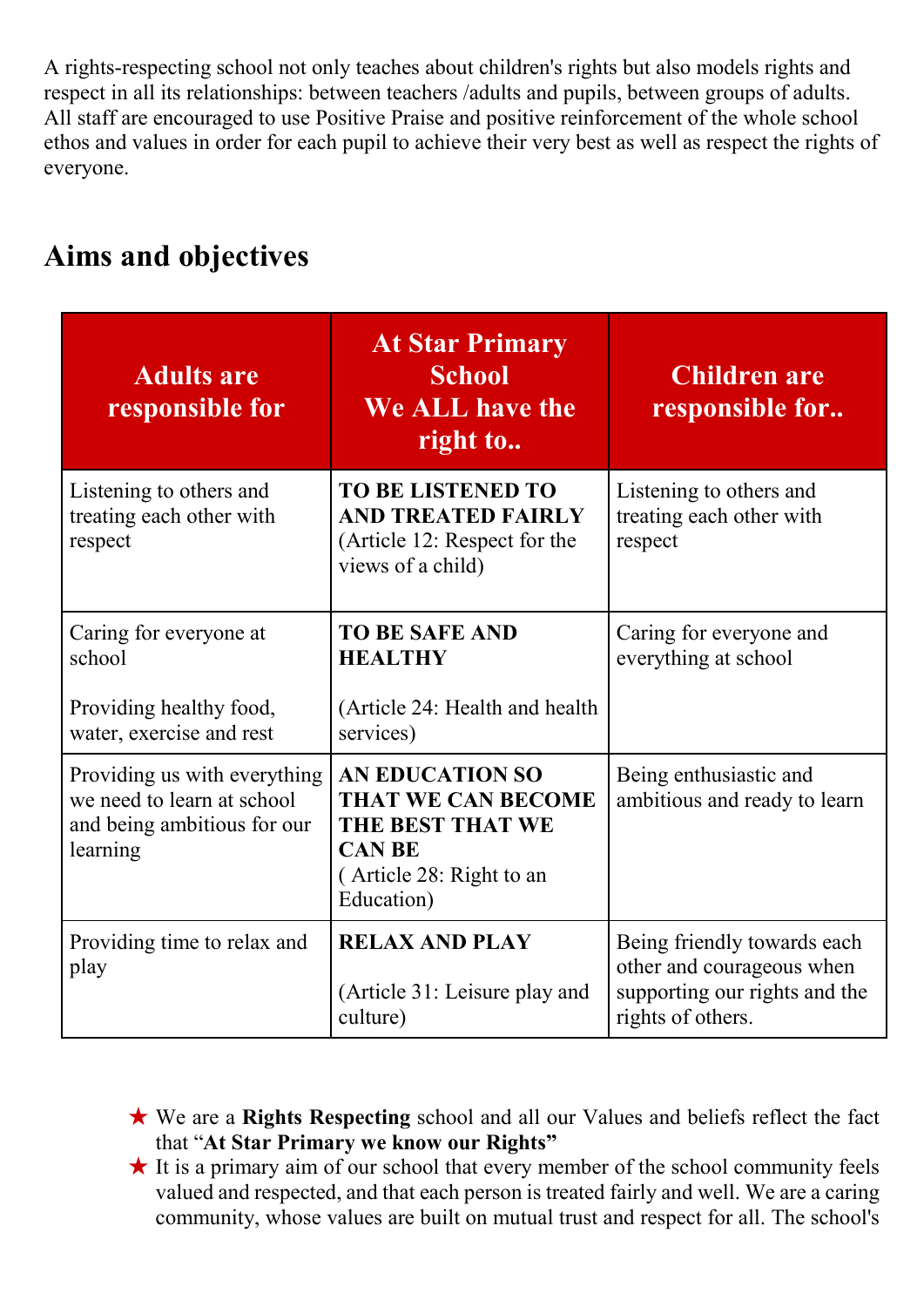behaviour policy is therefore designed to support the way in which all members of the school can live and work together in a supportive way. It aims to promote an environment in which everyone feels happy, safe and secure.

- $\star$  The school has a number of rules, but our behaviour policy is not primarily concerned with rule enforcement. It is a means of promoting a deeper understanding of our individual rights and positive relationships, so that people can work together with the common purpose of helping everyone to learn. This policy supports the school community in aiming to allow everyone to work together in an effective and considerate way.
- $\star$  The school expects every member of the school community to behave in a considerate way towards others.
- $\star$  We treat all children fairly and apply this behaviour policy in a consistent way.
- ★ This policy aims to help children grow in a safe and secure environment, and to become positive, responsible and increasingly independent members of the school community.
- ★ The school rewards good behaviour, as it believes that this will develop an ethos of kindness and cooperation. This policy is designed to promote good behaviour, rather than merely deter anti-social behaviour.

#### **Behaviour Management**

#### **What Children can expect of staff to promote behaviour for respect:**

- $\star$  To know that they will be treated fairly and consistently when they have not behaved according to the charter or expectations. They will be listened to and expected to explain their actions.
- $\star$  Expectations for behaviour will be discussed with children in a manner appropriate to their stage of development so that children know and understand what is expected of them.Consequences are also age appropriate.
- ★ To know that they can use **Zones of Regulation** to inform staff of how they are feeling at different points of the day. The children will be responsible for moving their photo or name to the relevant zone.
- $\star$  To be given a chance to get their behaviour right. We are all capable of making mistakes and all children will be given reminders and support to make the right choice.
- $\star$  The school uses restorative approaches in terms of finding positive solutions when things go wrong. Therefore children will always have the opportunity to repair by reflecting on their behaviour through the use of Positive Praise, the zones of regulation and the use of rewards.
- $\star$  Good work, behaviour and good attitudes will be praised and rewarded, both in the classroom and around the school.
- $\star$  The happy centred schools approach together with the rights respecting agenda and RSHE curriculum will be used to develop self awareness, awareness of others, self reflection and self-esteem.
- ★ To take all forms of bullying very seriously. Children will be told how and when the incident will be dealt with. Bullying is defined as deliberately hurtful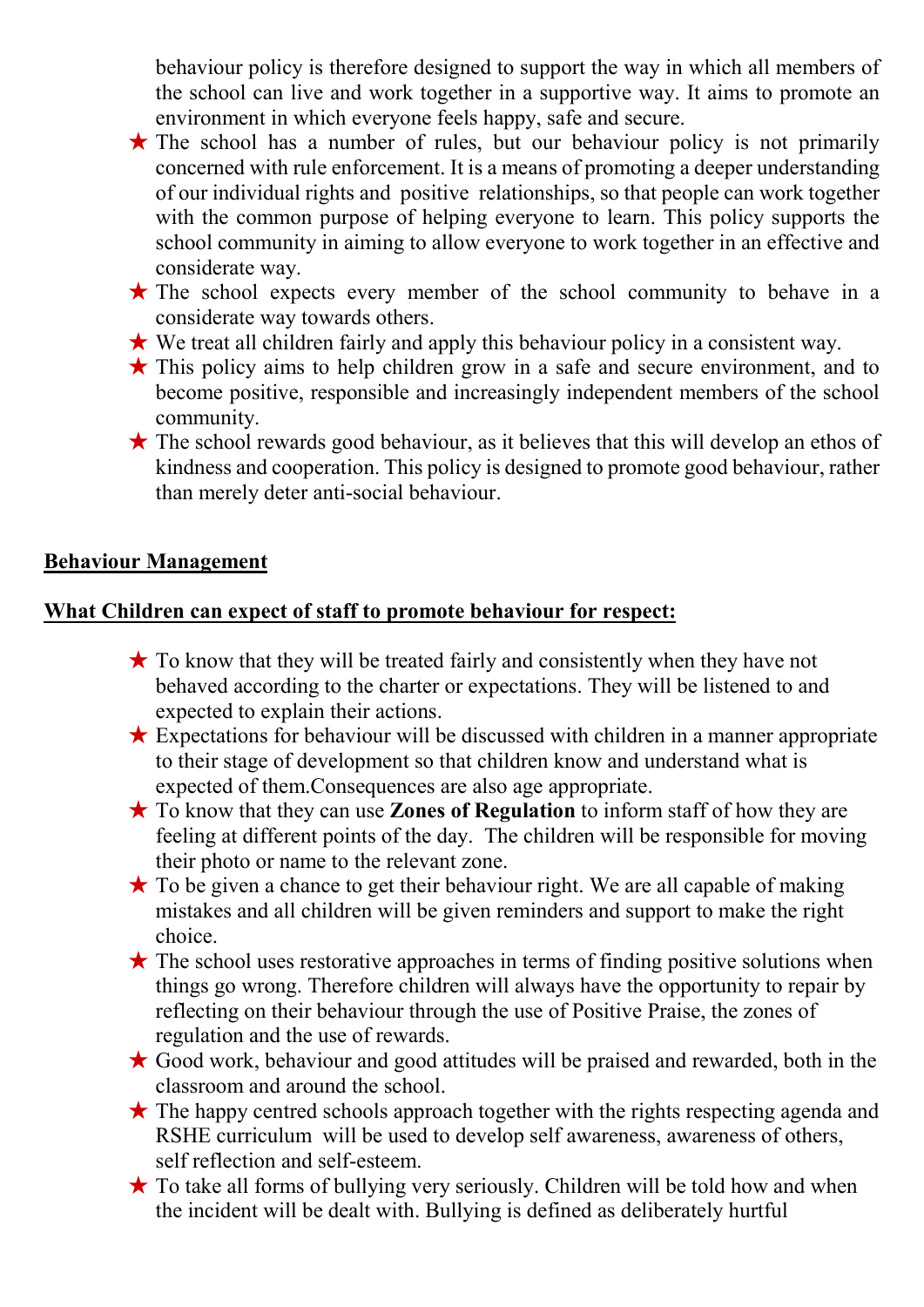behaviour which results in an imbalance of power, is repeated over a period of time and where it is difficult for those being bullied to defend themselves.

- ★ That all staff know and understand the Rights Respecting Behaviour policy and that all new staff will receive induction to ensure that behaviour is treated consistently throughout the school.
- $\star$  To participate and play an active role in school.

#### **What Adults in school expect of children to promote behaviour:**

#### **Early years:**

- $\star$  To respond positively to boundaries set by staff with support where needed.
- $\star$  To listen to adults and each other.
- $\star$  To take part in activities that will help them understand their own needs and the needs of others.
- ★ To begin to think about others and show developing awareness of other people's needs.
- $\star$  To play safely-indoors and outdoors.
- $\star$  To show kindness towards others and always use gentle hands.

#### **Whole school:**

- $\star$  To treat everyone within the school community with respect and consider their rights as learners, children, teachers and adults.
- ★ To follow the whole school Rights Respecting Behaviour Policy, class charters and Lunch and Play time charters. To know that consequences will be put in place if these expectations are not met at any time during the school day.
- ★ To listen to each other and to all the adults in the school and respect each other's feelings.
- $\star$  To accept support, where needed, for making the right choices and understand the adults in school are looking out for the best interest and rights of ALL children.
- ★ To attend everyday, arrive on time and enter school ready to learn.
- $\star$  The Rights Respecting Behaviour Policy is a way for home and school to work together.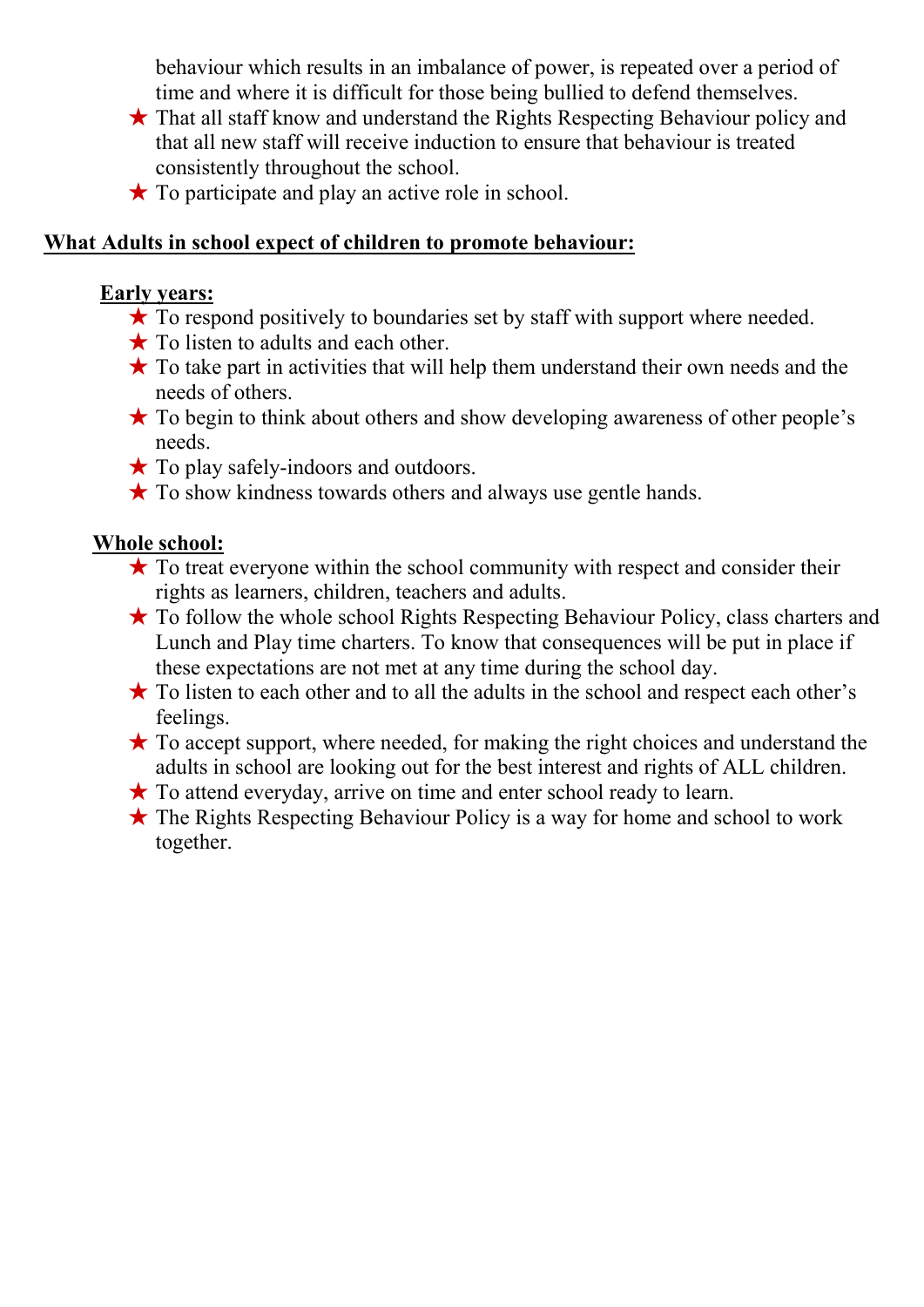# **Rewards**

We praise and reward children for good behaviour in a variety of ways:

- ★ All staff members congratulate children. Teachers recognise all children's strengths and these are celebrated by staff.
- ★ Positive class behaviour is prompted by agreed routines and clear systems.
- ★ Teachers give children house points for clearly identified reasons e.g. excellent effort in a subject, polite manners around the school, demonstrating kindness or respect to all other children and adults in the school.
- $\star$  Each week, we nominate a child from each class to receive a "Happy leaf" celebrating the fact they have demonstrated the terms of the **Happy Centred** school theme.
- ★ Each 'Happy Leaf receiver'' receives a certificate in the school assembly.
- ★ We distribute house points to children, either for consistent good work or behaviour, or to acknowledge outstanding effort or acts of kindness in school.
- **★ All classes have an opportunity to lead an achievement assembly where they are able** to show examples of their best work.
- ★ Parents/carers are aware of the systems used and contribute to the positive behaviour ethos.

# **Sanctions through Reflective Strategies**

The school employs a number of reflective strategies to enforce the school rules, and to ensure a safe and positive learning environment. We employ each strategy appropriately to each individual situation.

#### **Whole school**

- ★ We expect children to listen carefully to instructions in lessons. If they do not do so, we ask them either to move to a place nearer the teacher, or to sit on their own and reflect on the learning behaviours and what they can do to return to the Green zone where they are ready to learn.
- $\star$  We expect children to try their best in all activities. If they do not do so, we may ask them to redo a task.
- ★ If minor low level behaviour presents itself, this will be dealt with by the teacher or staff member using the agreed school

charter and strategies to support them making better choices.

- $\star$  If a child is disruptive in class, the teacher reminds him or her of the expected behaviour. If a child is repeatedly disruptive, we separate the child from the rest of the class until s/he calms down, and is able to work sensibly again with others. The child has a few minutes of reflective time and then re-joins the class to complete their work.
- $\star$  Children have the opportunity to complete a re-focus activity like get a drink of water or use the sensory circuit outside their classrooms.
- ★ Use the podcast which sits on pupil drive instead of being sent into another classroom.
- ★ Children can use the sensory circuits to help regulate their behaviour.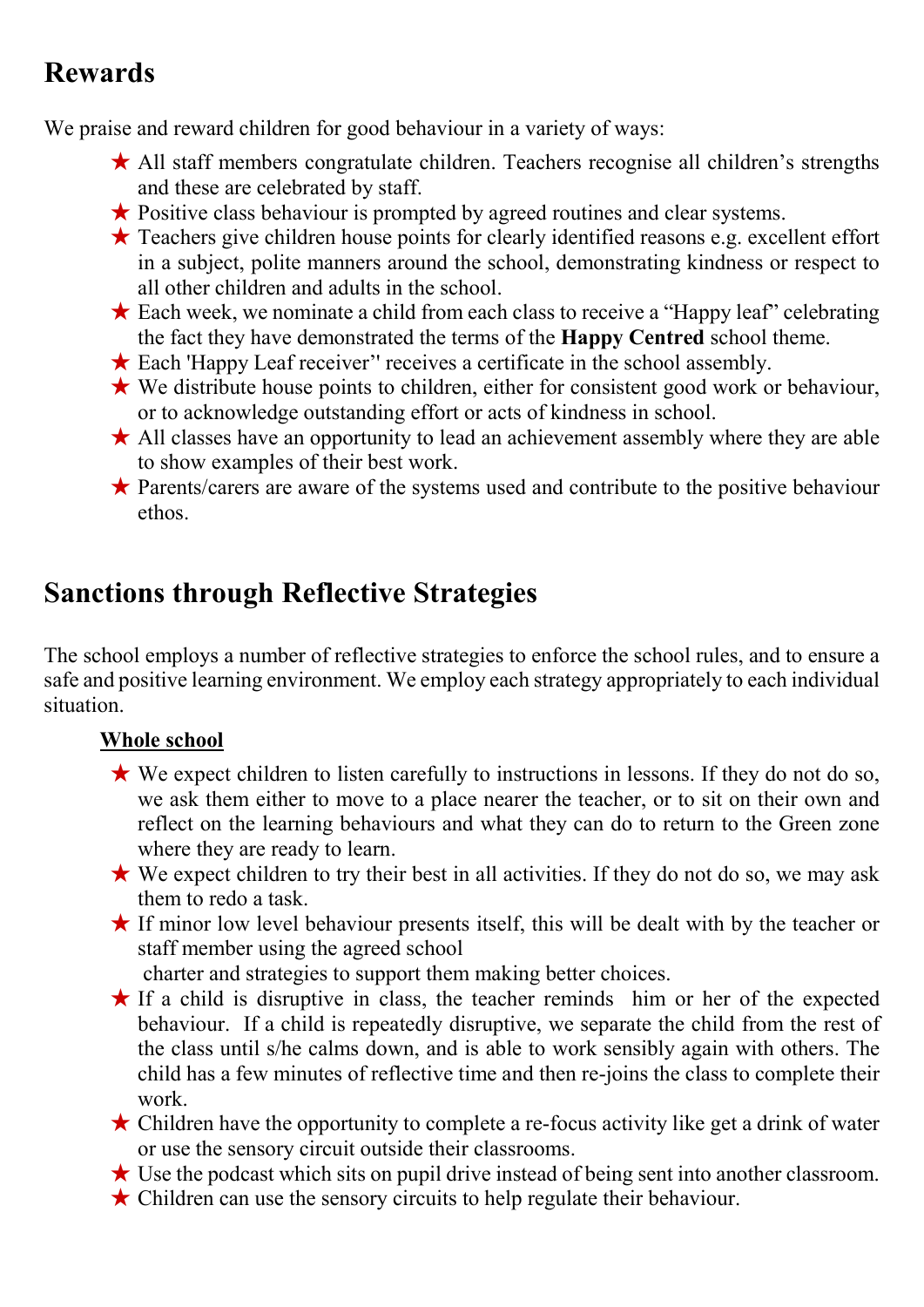$\star$  Children will use the reflective card to address their behaviour and to reinforce positive choices.

- ★ The safety of the children is paramount in all situations. If a child's behaviour endangers the safety of others, the class teacher stops the activity and prevents the child from taking part for the rest of that session.
- $\star$  If a child threatens, hurts or bullies another child, the class teacher records the incident and the child receives consequences. If a child repeatedly acts in a way that disrupts or upsets others, the school contacts the child's parents or carers and seeks an appointment in order to discuss the situation, with a view to improving the behaviour of the child.
- ★ For repeated incidents the teacher will complete an ABC form and pass it on to the SENCOs and the entire Pastoral team.
- $\star$  It is expected that every teacher in the school follows the same system for rewards and sanctions.

#### **Early Years**

- $\star$  Consequences are immediate and relatively short. This could include reflection time with a two minute sand timer, in a quiet area or in another class which is appropriate to the child's age or needs. Each of these consequences is always followed by a discussion and the opportunity to repair any harm done through the completion of a sorry card or Making things better Task ( Reflection task) Children with SEND or SEMH may complete a social story or a verbal apology if appropriate.
- ★ Where behaviour is disrupting others or threatening their own safety, they will be removed from the activity and supported by an adult. The parents/carers will be informed and support provided for the child as necessary.
- $\star$  In the event that concerns are raised we will contact the parent/carers to work with them and plan support for their child's development.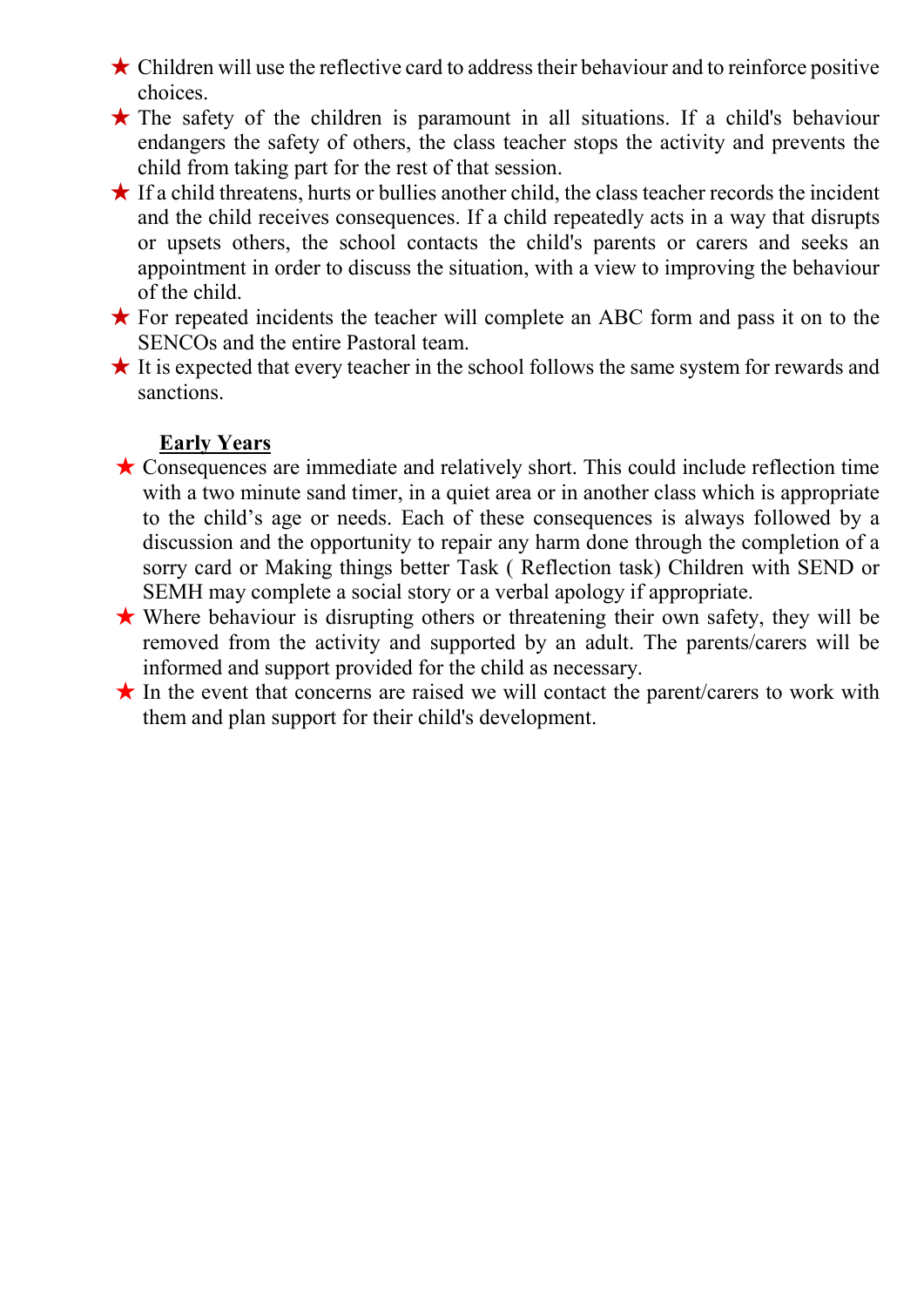# *Behaviour Management Flow Chart*



#### *The role of the class teacher*

The class teacher discusses the school rules with each class. Together the children and the teacher draw up a Class charter in which they set out their shared learning and behaviour expectations. This classroom code is displayed on the wall of the classroom and in this way, every child in the school knows the standard of behaviour that we expect in our school. The charter must reference the Rights respecting Agenda. If there are incidents of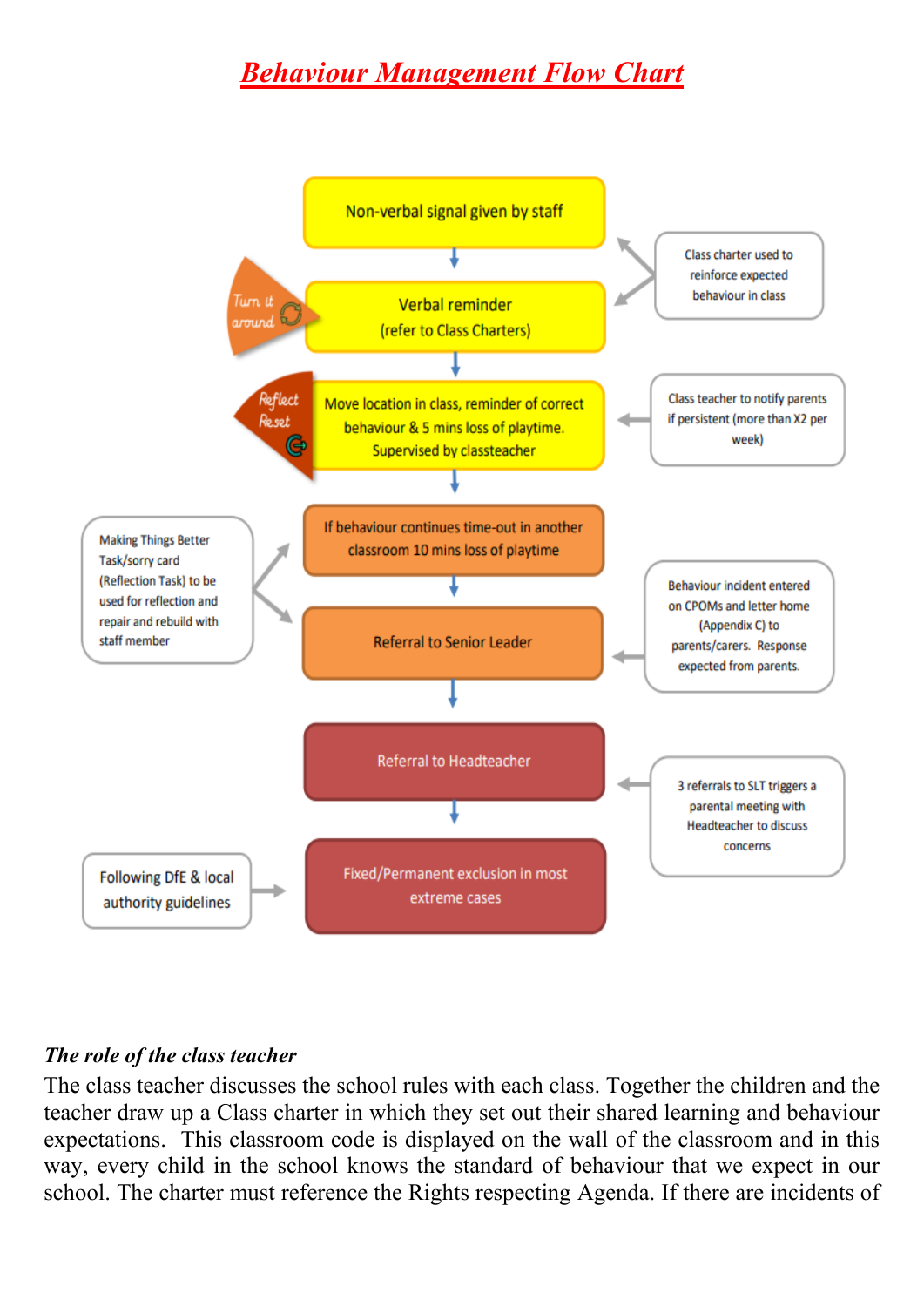anti-social behaviour, the class teacher discusses these with the whole class during circle time.

It is the responsibility of class teachers to ensure that the school rules are adhered to in their classes, and that their classes behave in a responsible manner during lesson time.

The class teachers in our school have high expectations of the children with regard to behaviour, and they strive to ensure that all children work to the best of their ability.

The Class teacher is responsible for following Star Primary School's behaviour management systems as outlined in this policy and the Staff Handbook. The SENCO and Senior Leadership Team will liaise with external agencies as necessary to support and guide the progress of each child.

The class teacher reports to parents and carers about the progress of each child in their class, in line with the whole-school policy. The class teacher may also contact a parent if there are concerns about the behaviour of a child.

#### *The role of the Head Teacher*

It is the responsibility of the Head Teacher, under the School Standards and Framework Act 1998, to implement the school behaviour policy consistently throughout the school, and to report to governors, when requested, on the effectiveness of the policy. It is also the responsibility of the Head Teacher to ensure the health, safety and welfare of all children in the school.

The Head Teacher supports the staff by implementing the policy, by setting the standards of behaviour, and by supporting staff in their implementation of the policy.

The Head Teacher keeps records of all reported serious incidents of misbehaviour.

The Head Teacher has the responsibility for giving fixed-term suspensions to individual children for serious acts of misbehaviour. For repeated or very serious acts of anti-social behaviour, the Head Teacher may permanently exclude a child. These actions are taken only after the school governors have been notified.

#### *The role of parents and carers*

The school collaborates actively with parents and carers, so that children receive consistent messages about how to behave at home and at school.

We explain the school rules in the school prospectus and during our termly Parent Information meeting (PIM'S), and we expect parents and carers to read them and support them.

We expect parents and carers to support their child's learning, and to cooperate with the school, as set out in the home–school agreement. We try to build a supportive dialogue between the home and the school, and we inform parents and carers immediately if we have concerns about their child's welfare or behaviour.

If the school has to use reasonable sanctions with a child, we expect parents and carers to support the actions of the school. If parents and carers have any concerns about the way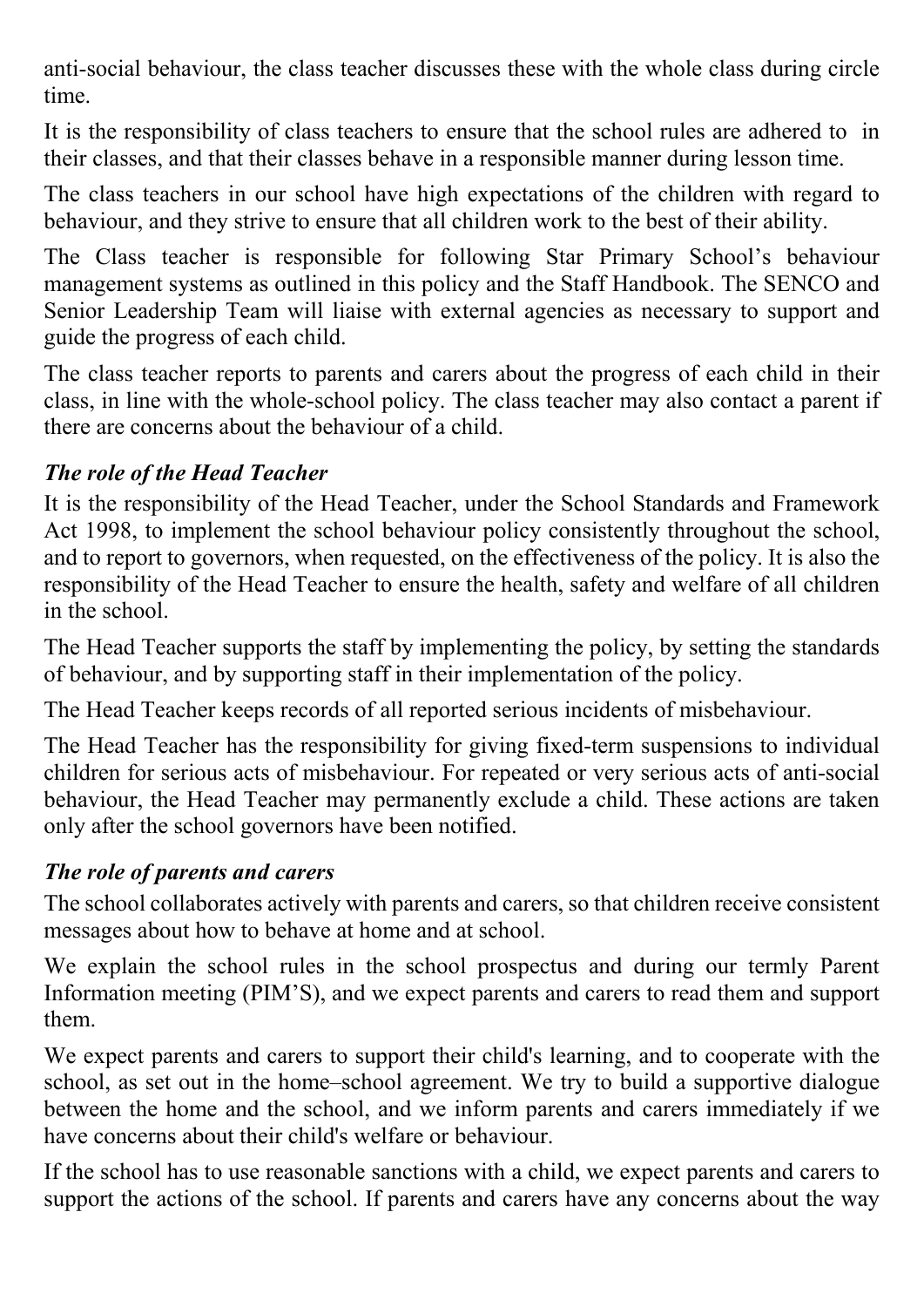that their child has been treated they should contact the class teacher. If the matter remains unresolved, parents should contact (in order):

- ★ The Assistant Head Teacher
- ★ The Deputy Head Teacher
- ★ Head Teacher
- ★ If the matter still remains unresolved the school governors should be contacted.

If these discussions cannot resolve the problem, a formal grievance or appeal process can be implemented.

# **How we will support children with additional educational needs**

The Personal Support Plan (PSP)

- ★ Will include any support that has been identified by the class teacher, the SENCO's or any other agency e.g. Educational Psychologist.
- ★ Will have specific sensory sessions to help them manage at different times of the day.
- $\star$  may include a therapeutic intervention to help them:
	- become more confident
	- feel safe
	- have increased ability to learn from others
	- have a quiet time to help them remain calm- this may include sensory breaks.
- ★ may have some adult support from identified adults at key times of the day in order for them to succeed.
- ★ will be tailored to an individual's needs and reviewed at regular intervals to make sure that they are making progress.
- ★ These plans can last for a year or longer.

# **The Home School agreement 2021-2022:**

The school will:

- $\star$  Ensure that children will have access to a broad and exciting curriculum which develops the whole child
- $\star$  care for children's happiness, well being, safety and support each child's every need.
- ★inform parents and children each term about the planned work to be covered so that parents can support learning at home.
- $\star$  inform parents and children of their progress at regular meetings.
- ★encourage children to develop a high level of self esteem and be ambitious about their learning.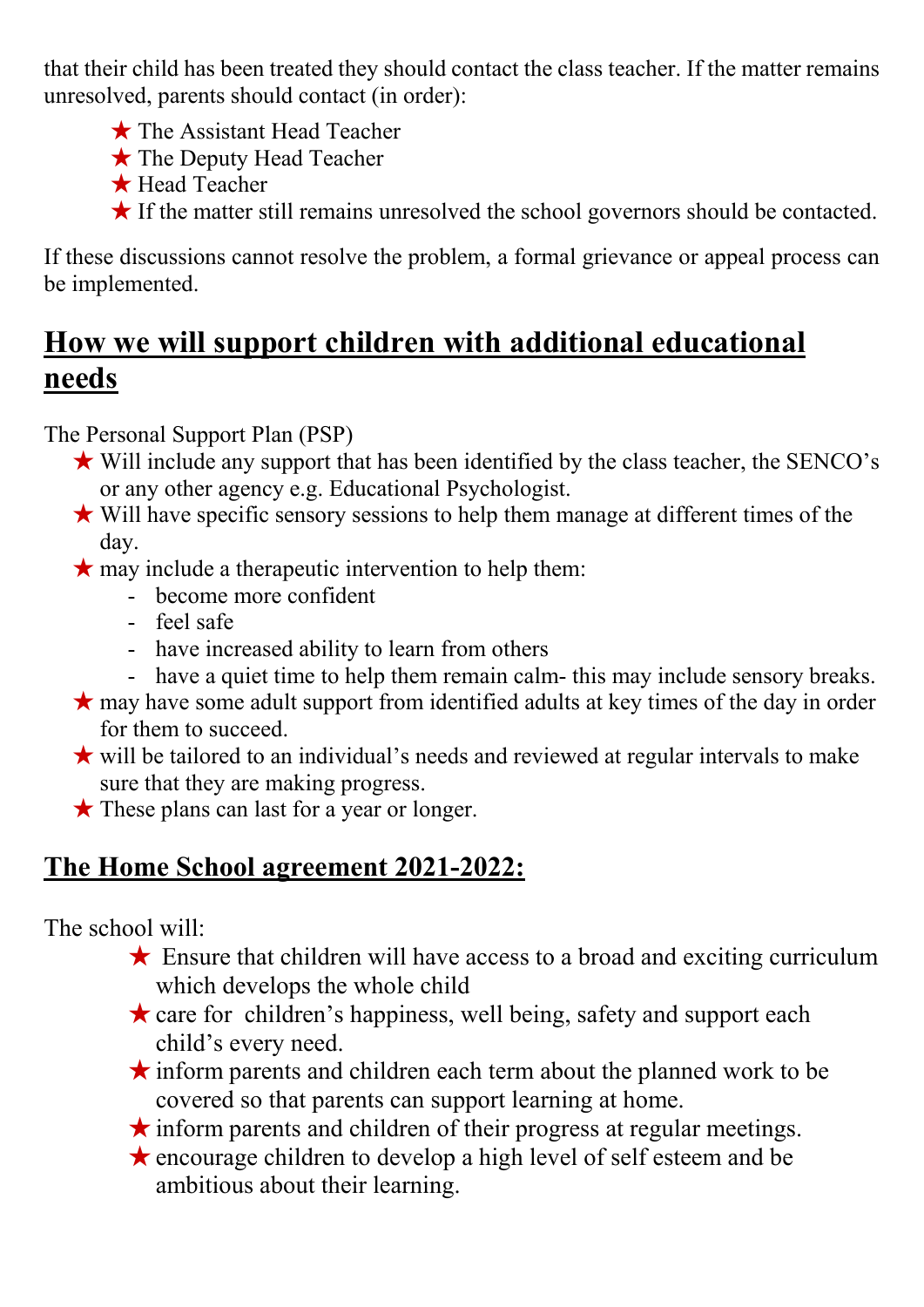Our parents and Carers will:

- $\star$  ensure children arrive in school on time for a 7:50 start.
- $\star$  support the schools policies and guidance for behaviour
- ★ensure that the children are dressed appropriately by wearing the correct school uniform including the uniform for Fit Friday.
- $\star$  support their child's learning at home.
- $\star$  Inform the school if their child is ill and will not be in school.
- $\star$  not take children on holiday during term time.
- ★Keep our children safe by not parking on the yellow lines outside the school entrance.
- $\star$  adhere to the school's values in all behavioural and communications with the school.

Our children will:

- **★ Show respect for ourselves and others.**
- $\bigstar$  Be friendly, kind and look after each other.
- $\star$  be ambitious in our learning and achievements.
- $\star$  be Courageous in standing up for their rights and the rights of others.
- $\star$  take care of their own belongings and the school environment.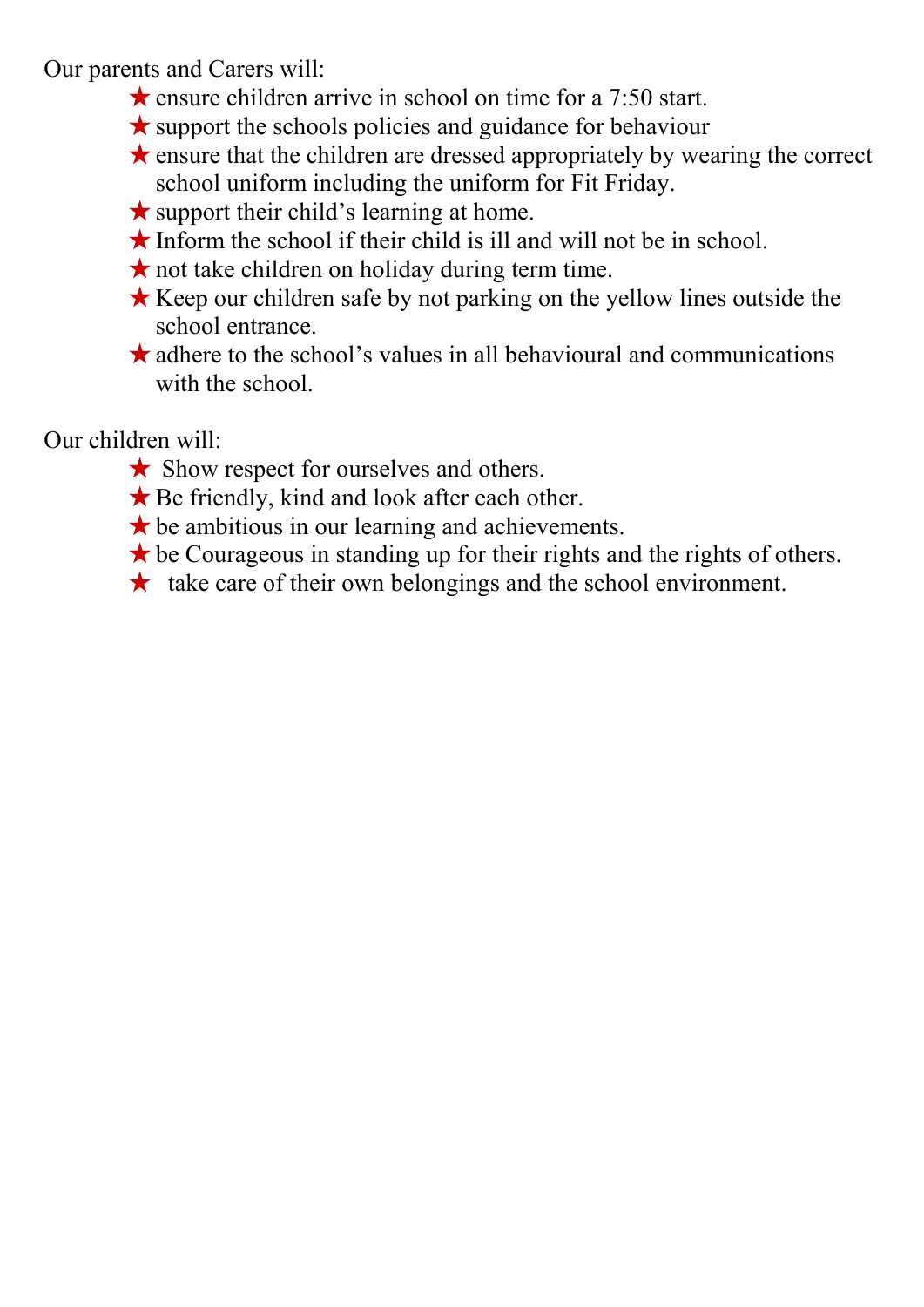### **The blended home school learning agreement.**

### **The school will:**

- ★Provide a blended learning curriculum that is stimulating and engaging.
- ★Provide work that is part of the curriculum.
- $\star$  Provide age appropriate work for children to do, linked to the schools curriculum.
- ★Provide differentiated work to ensure that all children progress according to their abilities.
- ★Provide a mix of live teaching for the teacher or other qualified adult as well as some independent work for children.
- ★Provide a device for a child who has no access to a suitable device at home.
- ★Provide books for blended learning to be recorded in.

### **The students will**

- ★ Agree and sign the home school blended learning contract
- ★ Log on at the normal school time of 8am ready to start the day. A register will be kept.
- ★ Complete all the tasks as set by the teacher and other adults.
	- ★If using a school device, only use the device for school work as directed.
	- ★Look after the device as agreed in the home school care contract.
	- $\star$  Uphold normal E-safety measures including reporting abuse to the adults.
	- $\star$  Follow the school's behaviour expectations when working on-line with others.
	- $\star$  Understand that malicious behaviour on-line will have consequences and parents will be informed.
	- ★Produce work that is similar to the standard produced at school.

# **The parents will:**

- ★If borrowing a device, parents will sign the home school care agreement.
- $\star$  Ensure that the device is used for the purpose it is intended.
- $\star$  Ensure that their children are up and ready to work by 8am.
- $\star$  Ensure that the work is completed as set- the children should be able to complete tasks independently as teachers will be directing the learning.
- $\star$  Return the device to school once the child returns to learning within school.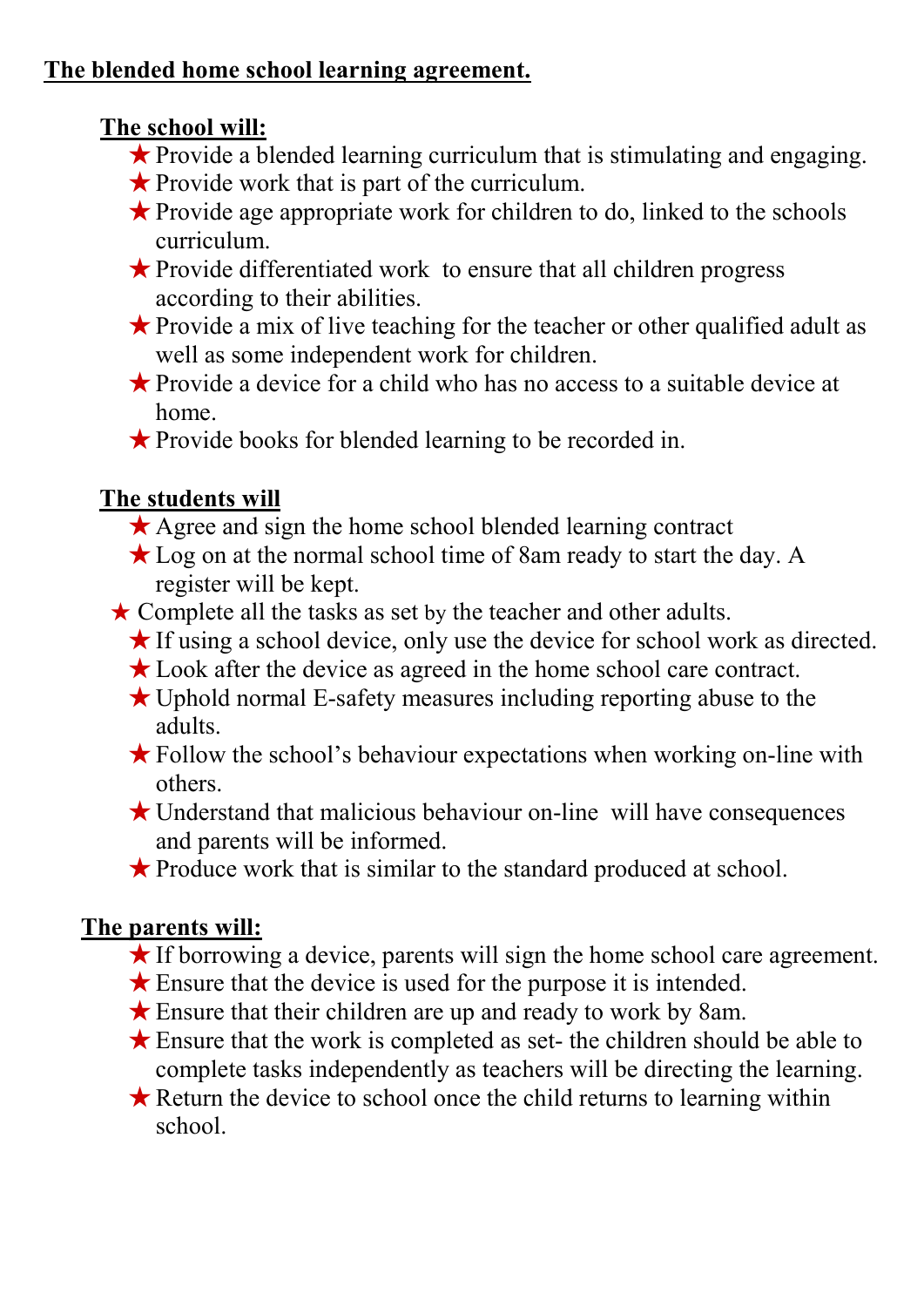#### *The role of governors*

The governing body has the responsibility of setting down these general guidelines on standards of discipline and behaviour, and of reviewing their effectiveness. The governors support the Head Teacher in adhering to these guidelines.

The Head Teacher has the day-to-day authority to implement the Local Authorities guidelines policy on behaviour and discipline, but governors may give advice to the Head Teacher about particular disciplinary issues. The Head Teacher must take this into account when making decisions about matters of behaviour.

#### *Fixed-term and permanent exclusions*

We do not wish to exclude any child from school, but sometimes this may be necessary. The school has therefore adopted the standard national list of reasons for exclusion, and the standard guidance, called Improving Behaviour and Attendance: Guidance on Exclusion from School and Child Referral Units (DfES, February 2015).

Only the Head Teacher (or the acting Head Teacher) has the power to exclude a child from school. In extreme and exceptional circumstances, the Head Teacher may exclude a child permanently. It is also possible for the Head Teacher to convert a fixed-term exclusion into a permanent exclusion, if the circumstances warrant this.

If the Head Teacher excludes a child, she will inform the parents or carers immediately, giving reasons for the exclusion. At the same time, the Head Teacher will make it clear to the parents or carers that they can, if they wish, appeal against the decision to the governing body. The school informs the parents or carers how to make any such appeal.

The Head Teacher informs the LA and the governing body about any permanent exclusion, and about any fixed-term exclusions beyond five days in any one term.

For the first 5 school days of an exclusion it is the parent's responsibility to make sure their child isn't in a public place during normal school hours unless there is a good reason. (Parents might be prosecuted if their child is found in a public place when they're not supposed to be.)

If a child is excluded for 15 days or more, the Head Teacher should inform the school governors after the 15<sup>th</sup> day.

The Head Teacher will offer the parents/carers a reintegration interview in respect to certain fixed-term exclusions. A strategy will be put together for reintegrating pupils that return to school following a fixed period exclusion, and for managing their future behaviour.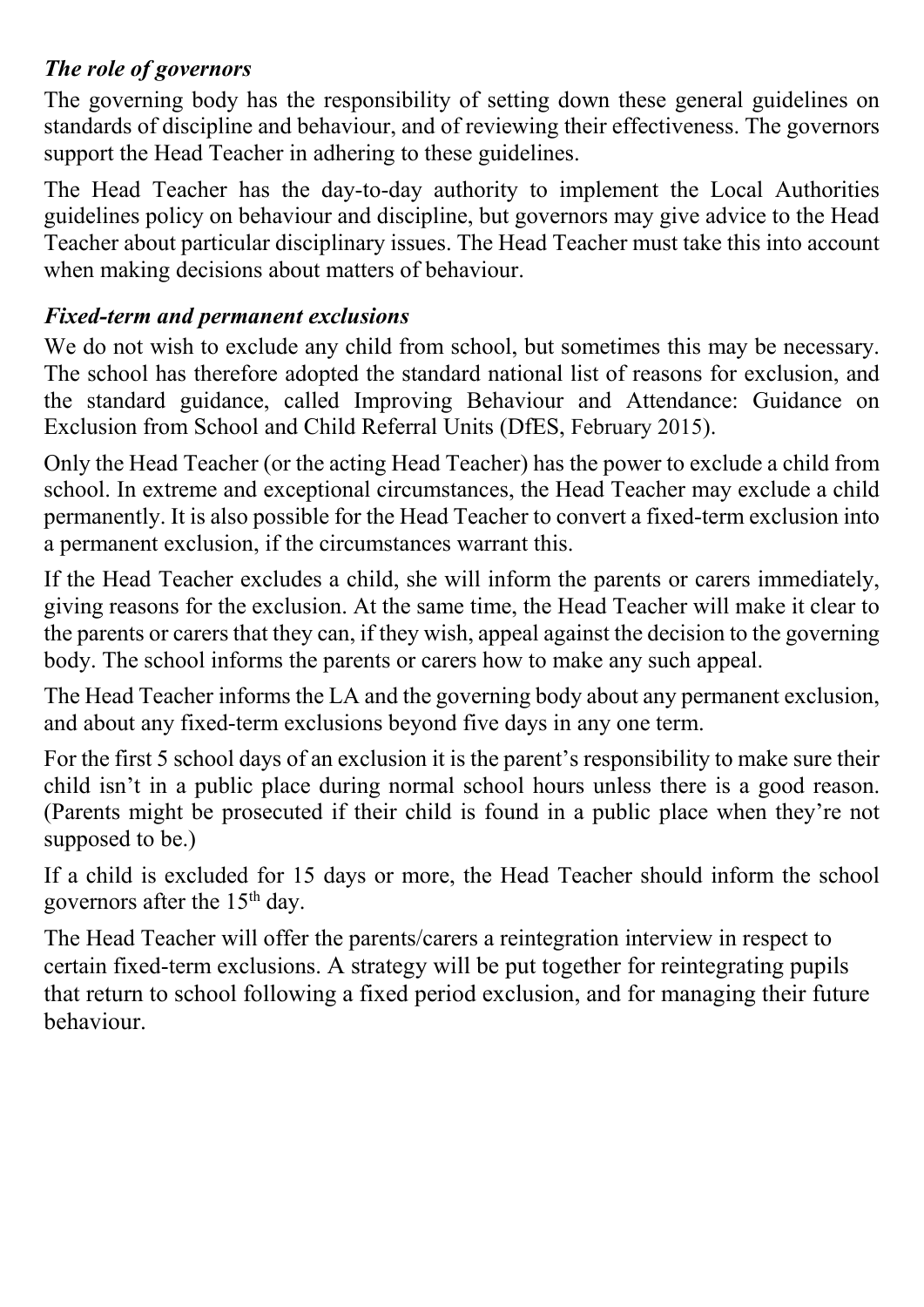#### **Fixed period exclusion**

A fixed period exclusion is where the child is temporarily removed from school. They can only be removed for up to 45 school days in one school year.

If a child has been excluded for a fixed period, we will set and mark work for the first 5 school days.

If the exclusion is longer than 5 school days, we will arrange full-time education from the sixth school day.

#### **Permanent exclusion**

Permanent exclusion means the child is expelled. The local council must arrange full-time education from the sixth school day.

We will tell parents about any alternative education we or the local council arrange. It is the parent's responsibility to make sure their child attends.

The governing body itself cannot either exclude a child or extend the exclusion period made by the Head Teacher.

The governing body has a discipline committee which is made up of between three and five members. This committee considers any exclusion appeals on behalf of the governors. When an appeals panel meets to consider an exclusion, they consider the circumstances under which the child was excluded, consider any representation by parents/carers and the LA, and consider whether the child should be reinstated. If the governors' appeals panel decides that a child should be reinstated, the Head Teacher must comply with this ruling.

#### *Drug- and alcohol-related incidents*

It is the policy of this school that no child should bring any drug, legal or illegal, to school.

Per Star's Health and Safety policy, parents are advised, whenever possible, to make arrangements for children to take medicines at home rather than in school. Where necessary the parent or nominated adult can come into school and administer the medication except for ones who are covered by a care plan eg. Asthma pump, epipen.

The school will take very seriously misuse of any substances such as glue, other solvents, or alcohol. The parents or guardians of any child involved will always be notified. Any child who deliberately brings substances into school for the purpose of misuse will be disciplined by a fixed-term exclusion. If the offence is repeated, the child will be permanently excluded, and the police and social services will be informed.

If any child is found to be suffering from the effects of alcohol or other substances, the Child Safeguarding Officer should be informed immediately and a referral to Triage should be made.

It is forbidden for anyone, adult or child, to bring onto the school premises illegal drugs. Any child who is found to have brought to school any type of illegal substance will be disciplined by a temporary exclusion. The child will not be readmitted to the school until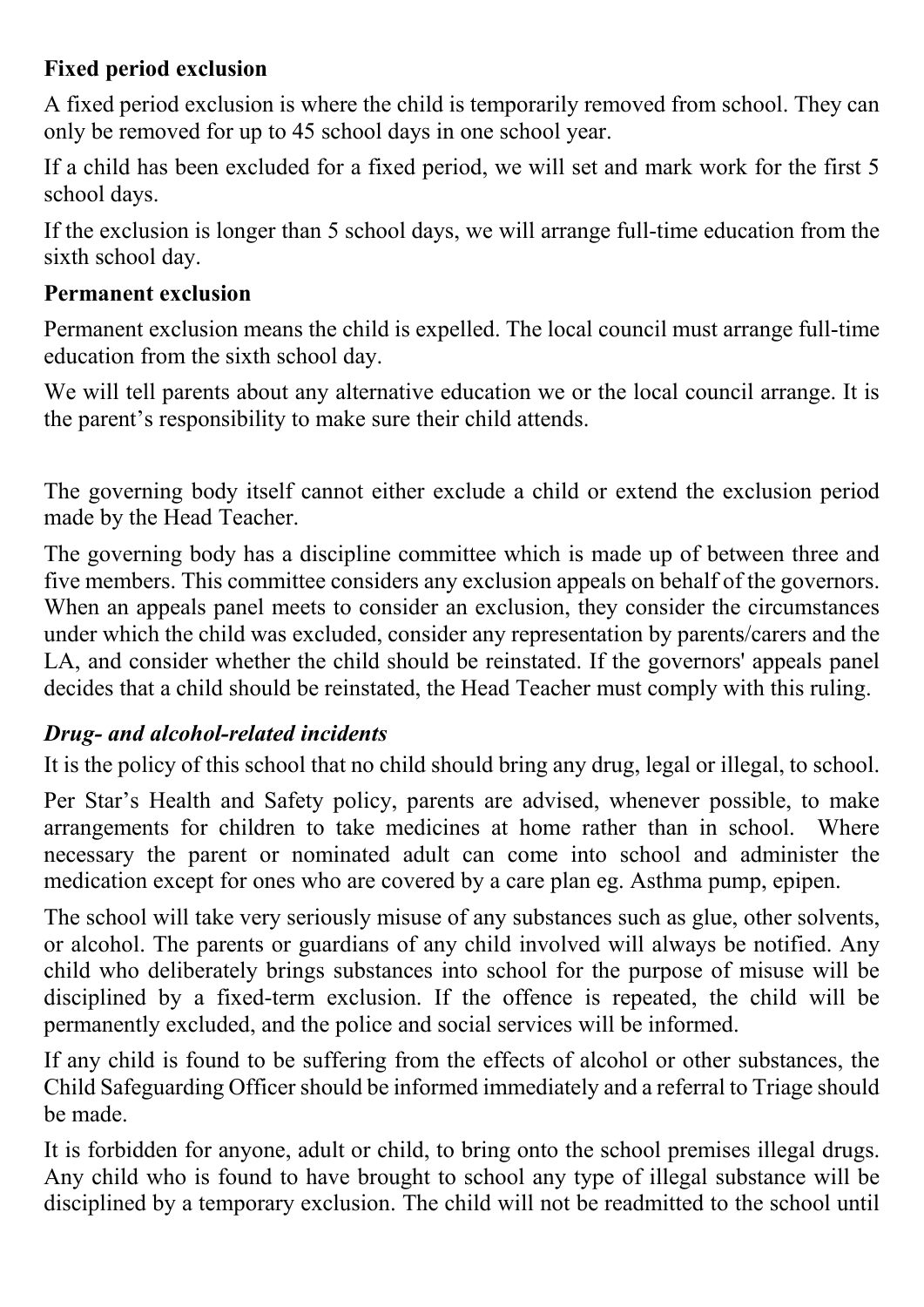a parent or guardian of the child has visited the school and discussed the seriousness of the incident with the Head Teacher.

If the offence is repeated, the child will be permanently excluded.

If a child is found to have deliberately brought illegal substances into school, and is found to be distributing these to other pupils for money, the child will be permanently excluded from the school. The police and social services will also be informed.

#### *Monitoring and review*

The Head Teacher monitors the effectiveness of this policy on a regular basis. S/he also reports to the governing body on the effectiveness of the policy and, if necessary, makes recommendations for further improvements.

The school keeps a variety of records concerning incidents of misbehaviour. The class teacher records minor classroom incidents. The Head Teacher records those incidents in which a child is sent to him/her on account of bad behaviour. We also keep a record of any incidents that occur at break or lunchtimes: lunchtime supervisors give written details of any incident in the incidents book that we keep in the staff room.

The Head Teacher keeps a record of any child who is suspended for a fixed-term, or who is permanently excluded.

It is the responsibility of the governing body to monitor the rate of suspensions and exclusions, and to ensure that the school policy is administered fairly and consistently.

The governing body reviews this policy every year. The governors may, however, review the policy earlier than this if the government introduces new regulations, or if the governing body receives recommendations on how the policy might be improved.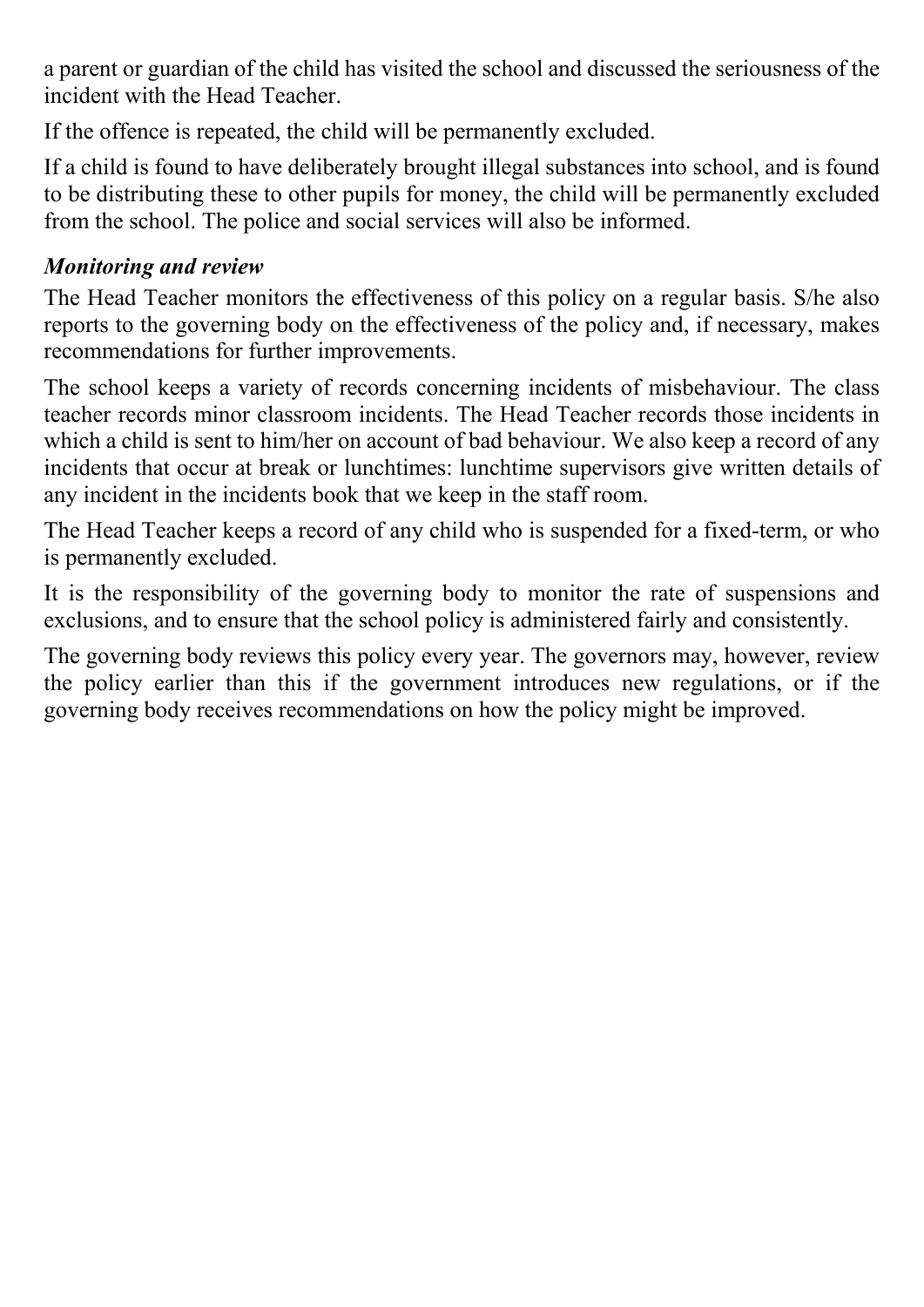#### **School Rules**

- ★Any form of bullying will not be tolerated. The Phase Leader is to be notified of any incidents immediately so these can be dealt with according to school procedures. The cases must be brought to the SLT's attention and followed up with actions in the SECAS Meetings. For incidents which are of concern but deemed to be less serious, the class teacher and teaching assistant should deal with the incident.
- ★Children should move around the school in a quiet, orderly manner.
- $\star$  Children must come into the hall for assemblies in silence, and also leave in silence.
- ★No child is allowed in the hall or classrooms at play/lunch times unsupervised.
- $\star$  The correct school uniform must be encouraged.
- $\star$  Appropriate PE clothing i.e. shorts, T-shirts, and plimsolls must be worn for PE lessons. Children will come to school in the their PE uniforms on the correct day. Any child without PE uniform in school should have their parents telephoned at the start of the day and requested to bring their PE kit to school. If several children from the same class do not have a uniform, the teacher should send a TA with a list of names to call the parents. Please use the telephone nearest to the class (not always Reception). This should be done as efficiently as possible and take no longer than 10 min. It is not good practice to let children sit out of any lesson for not having the correct equipment, unless it is deemed to be a health and safety issue.
- $\star$  Children must wait with their class teachers in the playground at the end of the school day.
- $\star$  Jewellery Small stud earrings and wrist watches may be worn, but no other form of jewellery. Teachers should send children with jewellery to the Office where it will be kept until the end of the day, in a named small brown envelope.
- ★Children are not allowed to do PE or Games wearing stud earrings.
- ★Nail varnish is not deemed as appropriate for primary school children.
- ★Chewing gum, sweets, chocolate and cans of fizzy drinks are not allowed in school. No lollipops!
- ★Money should not be brought to school unless in an envelope for school visits. If a child is found with money or something of value it should be sent to the Office where it will be kept until the end of the day.
- $\star$  Mobile phones (except Year 6 students with permission), stereos etc are not allowed in school and will be confiscated and sent to the Office where they will be kept until the end of the day. Persistent offenders will not have them returned until the end of the term.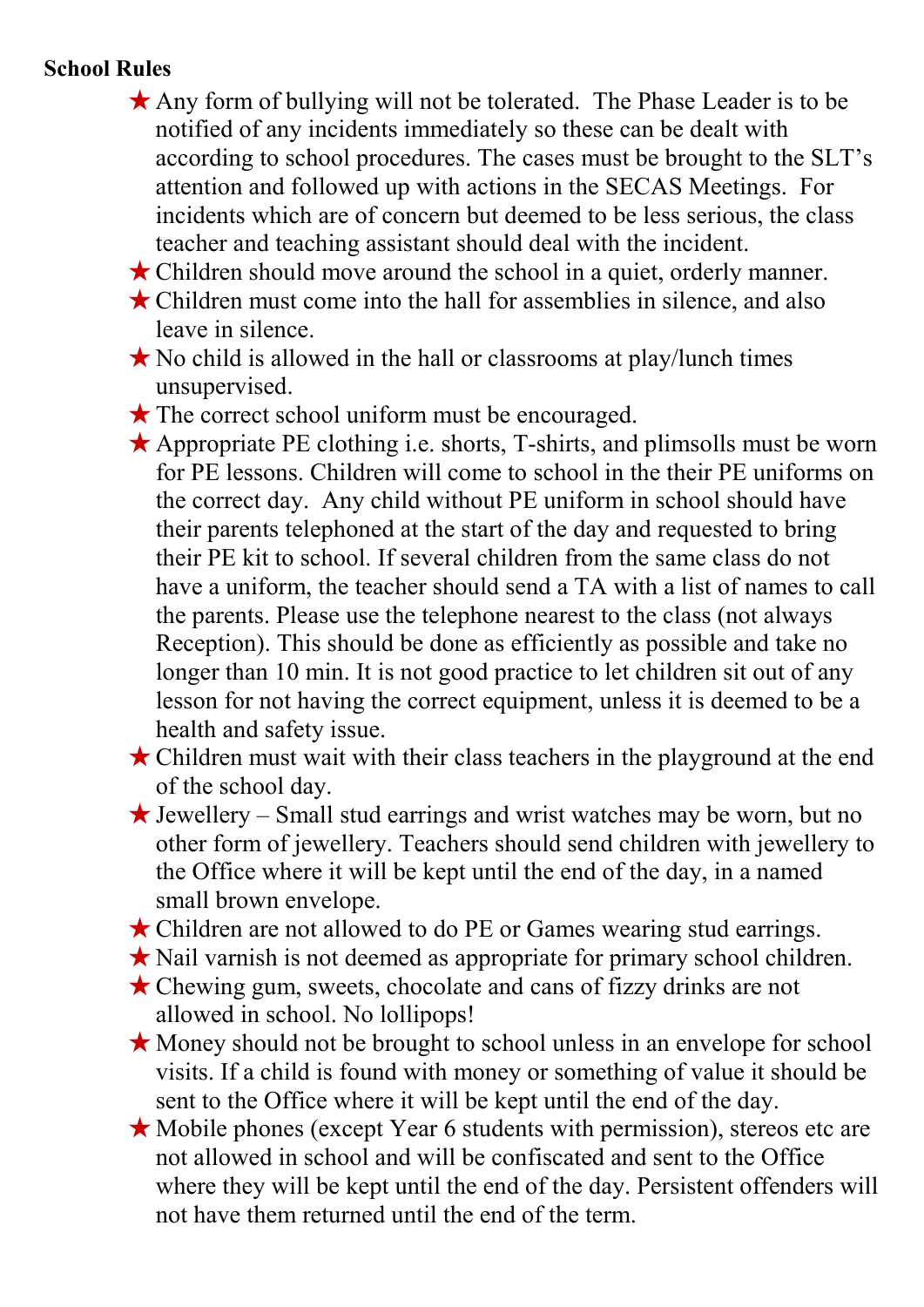★Only students whose parents have written an agreed letter are allowed a mobile phone. The letter covers the acceptable use of mobile devices. This includes the use of smart devices such as smart watches. The mobile phone or device is to be handed into reception in the morning where it will be locked in a drawer until the pupil comes to collect it at home time.

Children must not be kept in at playtimes as a punishment for poor behaviour unless supervised by the class teacher in the classroom. Children should not be told to come back to the classroom unsupervised during play and lunch unless accompanied by an adult.

- ★Children must not be excluded from any part of the curriculum for poor behaviour.
- ★**The behaviour policy must be rigorously followed by all staff**
- $\star$  If an incident of extreme behaviour occurs (e.g. fighting, swearing directly at a member of staff) the child must be sent to the Phase Group Leader and the DHT's/ HT must be informed. If the child is not responding to any adult, then the DHT 's or HT must be called.
- **★ Children must not be excluded from assemblies.**

### **What to do if a child runs out of school:**

- ★If a distressed child runs out of school the Head Teacher, Deputy Head Teachers or senior member of staff, must be informed IMMEDIATELY, via the school office.
- ★Make a quick initial check of the school premises.
- $\star$  Ask office staff to check CCTV.
- $\star$  Walk around the immediate vicinity of the school.
- ★Phone the child's home or parents.
- $\star$  Go to the child's home to see the parents.
- $\star$  Get a recent picture of the child and an up to date description of what they were wearing.
- ★Ring the police if the child has not been found and brought back to school. A description of what the child was wearing along with a recent photo where possible should be supplied. (Child photos can be accessed via SIMs.)

### **Procedure in the case of a violent child:**

 $\star$  All children who display excessive violent behaviour will be subject to a behaviour plan to follow which will be agreed with parents.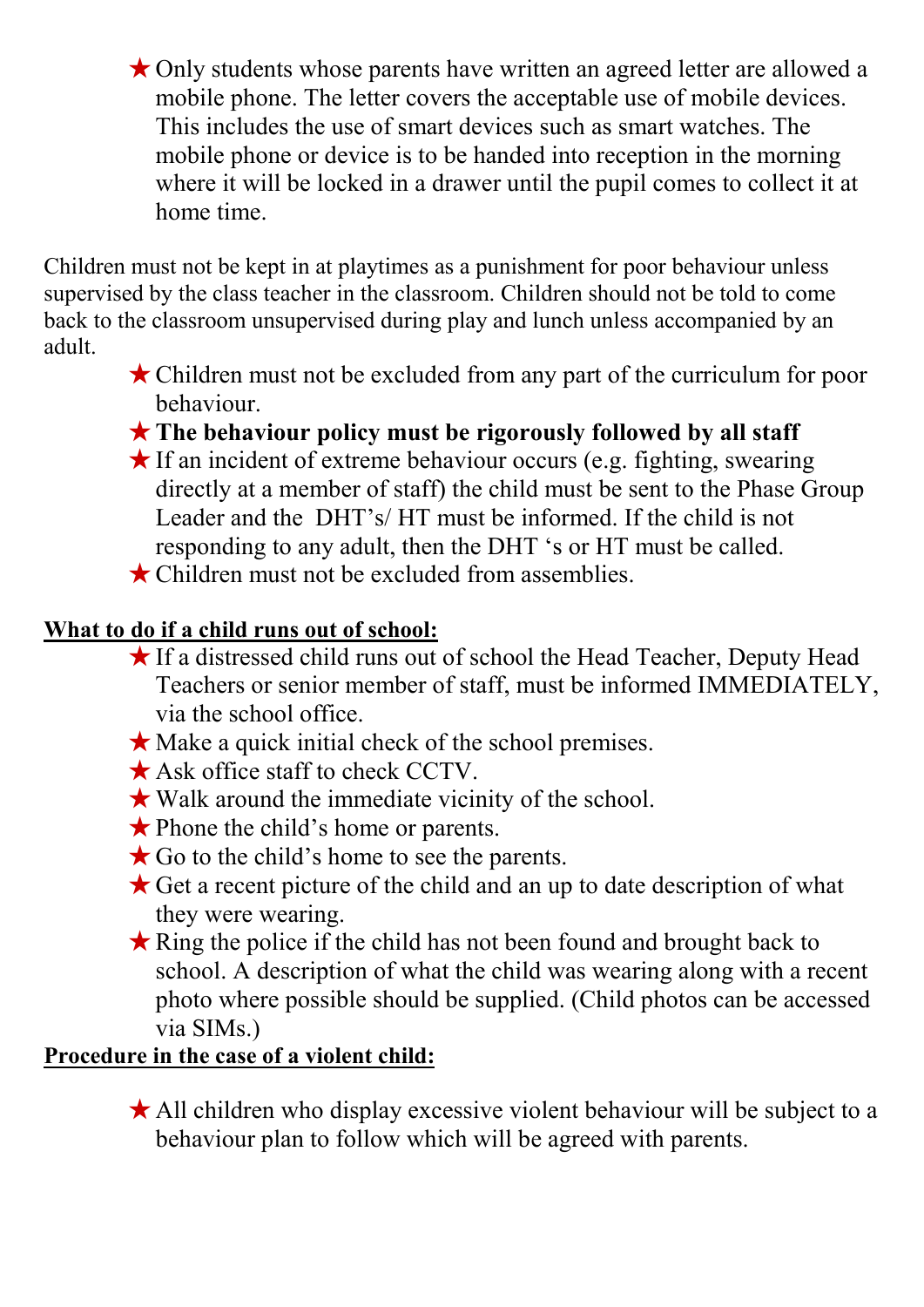- ★Staff should avoid getting involved if they are not named on the behaviour plan, unless the situation is posing an immediate threat to the safety of other pupils or members of staff.
- ★When staff have gotten involved, they should immediately remove themselves from the situation as soon as it is safe to do so (i.e. the child is calm and no longer posing a threat)
- $\star$  Whenever possible, other children must be removed from the situation so that they do not have to witness a child being restrained.
- Any injuries due to the restraint should receive first aid and feedback should be passed on to the parents/carers.
- ★After the incident the parents/carers should be informed.
- ★The incident should be logged in the Incident Log as violent behaviour and a record should be made in the Restraint Log by the staff involved in the restraint.

#### **Incidents and play and Lunch times.**

Playtime and Lunchtime incidents will be directed to the staff on duty in the playground who will deal with behaviour issues as they occur. Serious behaviour incidents will be reported to the class teacher, who will liaise with the parents at the end of the day. The child will reflect and choose the correct Zone of regulation to place themselves in after play or lunchtime. If need be, the child can use the reflection card to explain themselves and calm down.

If the incident is deemed serious enough, the Phase leader will be notified and will contact parents immediately rather than at the end of the day. Any sanctions placed on the child will be discussed with both the child and the parents.

During wet play times, duty staff members will be based in classrooms and hall spaces. Any child who needs to reflect on their choices will be based in the hall with the duty person to manage behaviour.

It would not be expected that the child would miss their entire play the following day unless there were exceptional circumstances and this had been approved by the HT (or DHT's in her absence)

#### **Other Strategies to employ in the playground:**

- $\star$  Spend a few minutes speaking to the child/children to see what the issue is.
- ★Ask a child who is behaving inappropriately, but of a low level nature, to stay next to you for a few minutes to give them some cooling down time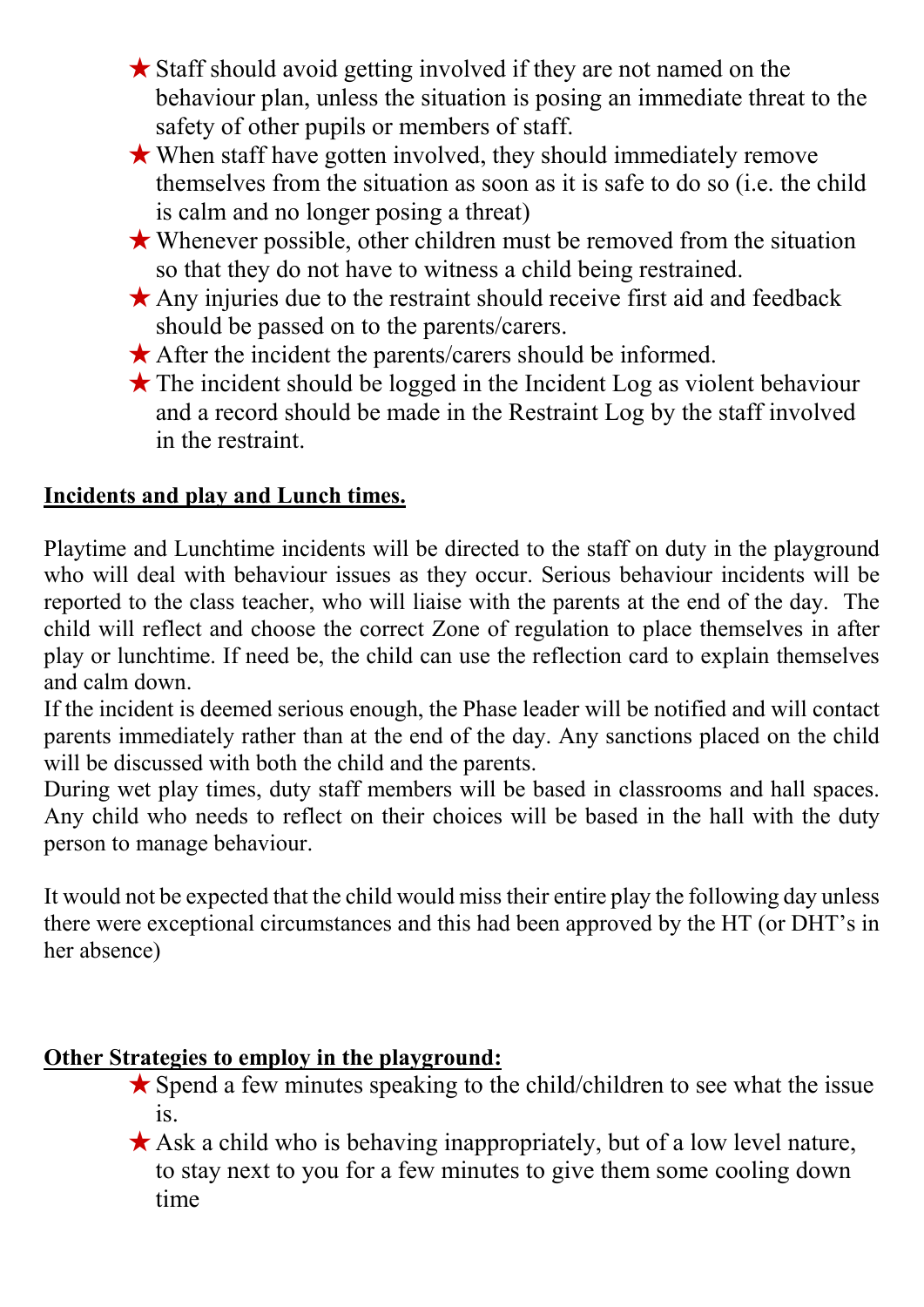- $\star$  Ask them to choose a zone in the playground that reflects their emotional state and engage in the activities in this zone.
- $\star$  Find another activity or group of children to engage them with.
- ★Appoint a "buddy" to look after them or ask a prefect to help them find something to do in the playground.
- ★If you have repeatedly spoken to them and they have not followed instructions, the matter needs to be taken up by the class teacher and then the phase leader if necessary.

#### **Behaviour Management During PPA:**

- $\star$  Management of the class behaviour is the responsibility of the person covering PPA.
- ★The school behaviour system must be strictly adhered to but adapted to allow for the space being used e.g. the field
- ★PPA teachers must adhere to the slightly adapted and more visual traffic light system in use across year 1.
- $\star$  PPA teachers must follow the same expectations for giving warnings as all teaching staff.

**If there is an extreme incident at any time (particularly where a child has been hurt by another child and marks have been left on the child's body), the HT or D/HT's needs to be notified so that they can make the necessary arrangements.**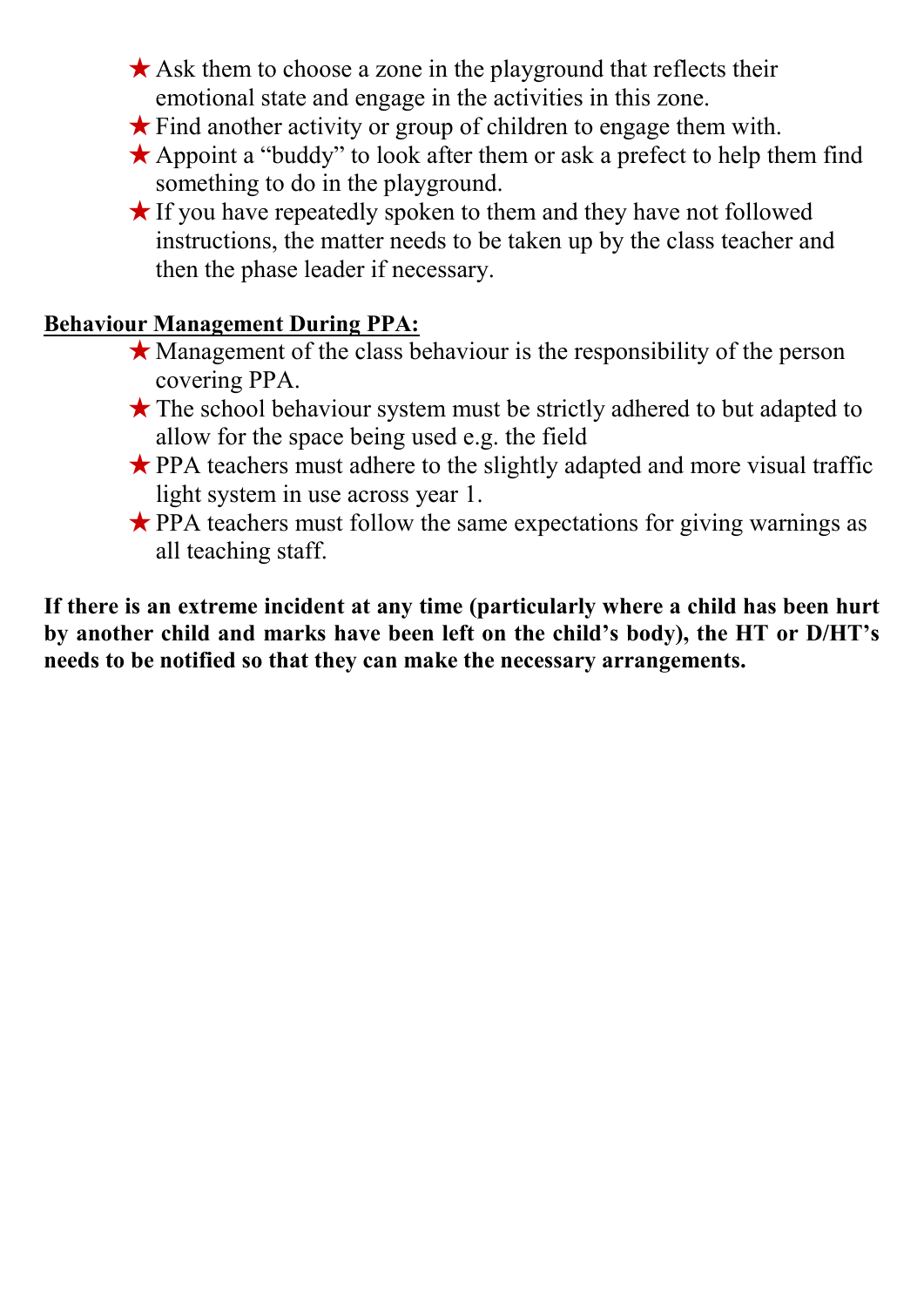#### **Physical Intervention and Restraint**

At Star Primary School, we are committed to a positive behaviour policy which encourages children to make positive behaviour choices. On rare occasions circumstances may result in a situation that requires some form of physical intervention by staff. Our policy for physical intervention is based upon the following principles:-

- ★Physical intervention should be used only as a last resort when other appropriate strategies have failed.
- $\star$  Any physical contact should be only the minimum required.
- ★Physical intervention must be used in ways that maintain the safety and dignity of all concerned.
- ★Incidents must be recorded and reported to the Head Teacher as soon as possible
- ★Parents will be informed of each incident

All teaching and care staff are supplied with a copy of London Borough Newham guidance on Using Physical

Intervention in Schools (Policy No. SP080).

### **Training in Team Teach (Restraint)**

Two members of staff are trained in Team Teach.

### **The Legal Framework:**

Section 93 of the Education & Inspections Act 2006 allows 'teachers and other persons who are authorised by the Head Teacher who have control or charge of pupils to use such force as is reasonable in all the circumstances to prevent a pupil from doing, or continuing to do, any of the following:-

- $\star$  causing injury to his/herself or others
- $\star$  committing an offence
- ★damaging property
- $\star$  prejudicing the maintenance of good order & discipline'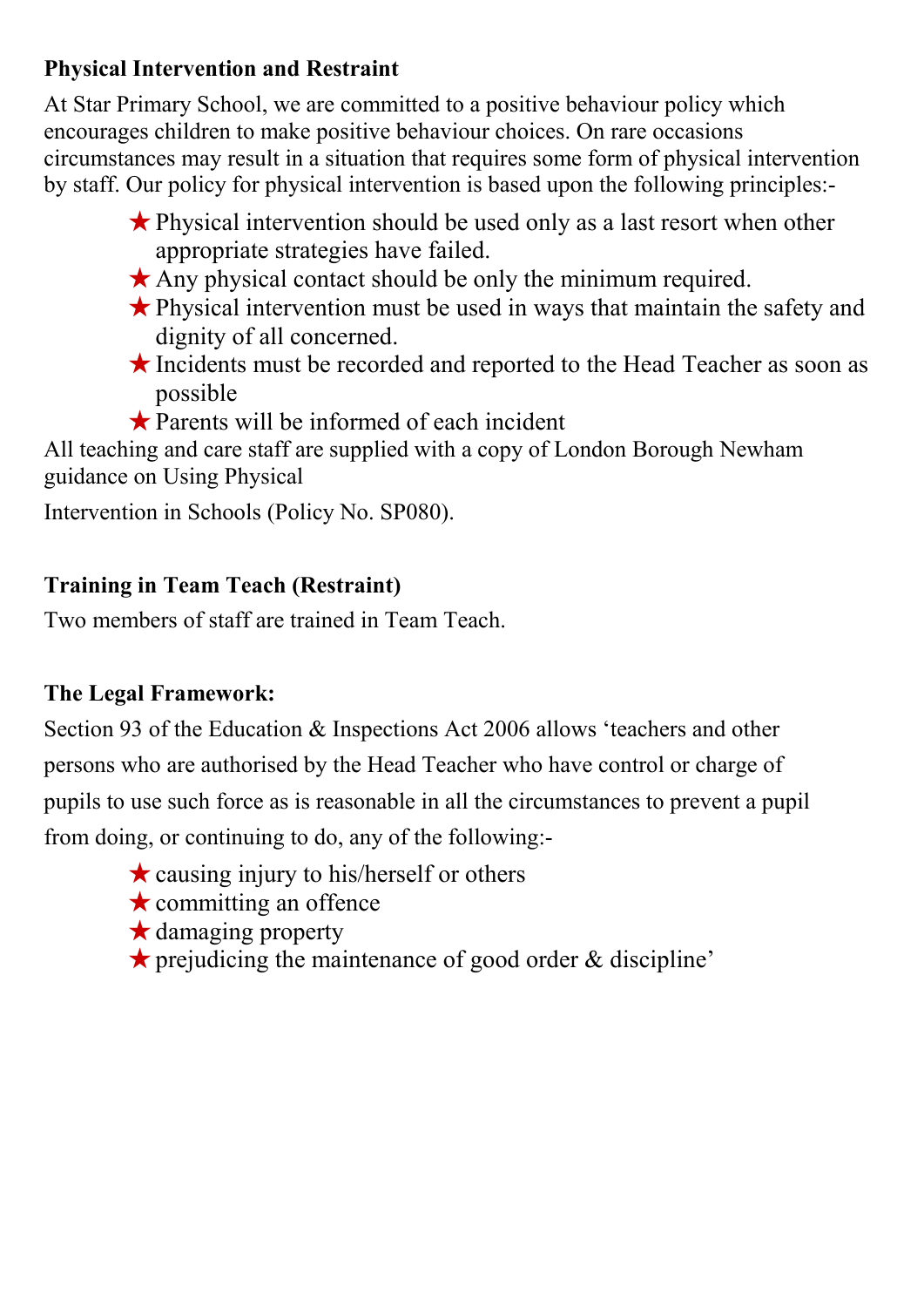#### **Our approach:**

We aim to avoid the need for physical intervention and regard this as a last resort in a minority of situations. We always aim to deal with behaviour using a positive approach. It is not possible to define every circumstance in which physical restraint would be necessary or appropriate and staff will have to exercise their own judgement in situations which arise within the above categories. Staff should always act within the school's policy on behaviour and discipline, particularly in dealing with disruptive behaviour. Staff should be aware that when they are in charge of children during the school day, or during other supervised activities, they are acting in loco parentis and have a 'Duty of Care' to all children they are in charge of. They must, therefore, take reasonable action to ensure all pupils' safety and wellbeing. Staff are not expected to place themselves in situations where they are likely to suffer injury as a result of their intervention.

### **Use of physical restraint**

Physical restraint should be applied as an act of care and control with the intention of reestablishing verbal control as soon as possible and, at the same time, allows the pupil to regain self-control.

It should never take a form which could be seen as punishment.

Staff are only authorised to use reasonable force in applying physical restraint, although there is no absolute definition of this. What constitutes reasonable force depends upon the particular situation and the pupil to whom it is being applied. Teachers should apply the training they received in Team Teach to de-escalate where possible then use the appropriate holds as practised in the training. However, as a general rule, only the force necessary to stop or prevent danger should be used, in accordance with the guidelines below.

In all circumstances, alternative methods should be used as appropriate with physical intervention or restraint,a last resort.

#### **When physical restraint becomes necessary:**

**DO:**

- $\star$  Ideally a minimum of 2 staff should be present at all times (at least 1 to be team teach trained).
- ★Tell the pupil what you are doing and why. Use simple and clear language. Understand that the student may not be able to respond to you.
- ★Use the minimum force necessary
- $\star$  Tell the pupil what s/he must do for you to remove the restraint (this may need frequent repetition)
- ★Hold limbs above a major joint if possible e.g. above the elbow
- ★Relax your restraint in response to the pupil's compliance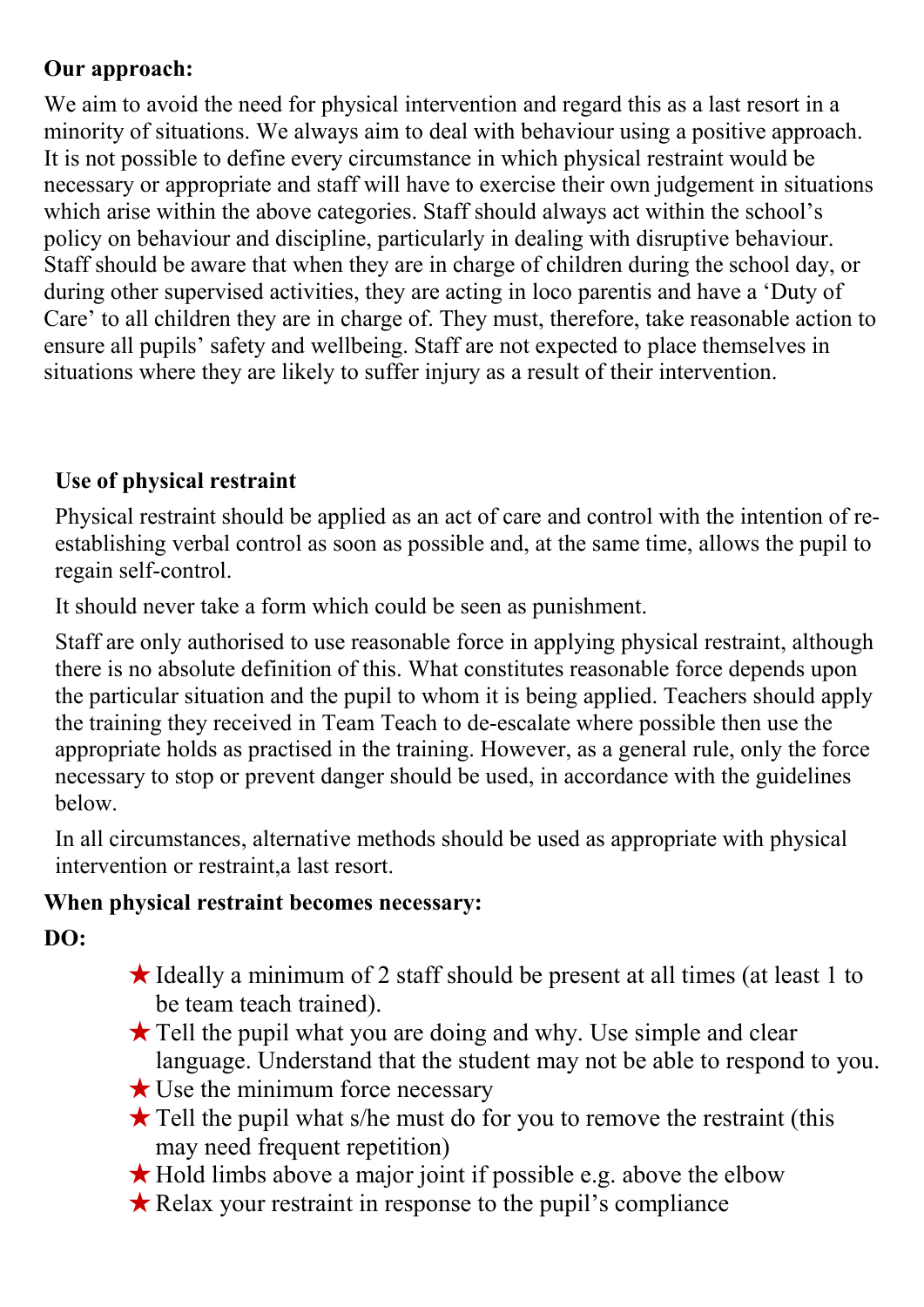$\star$  Afterwards, record the incident as soon as possible.

**DON'T:**

- ★Act in temper (involve another staff member if you fear loss of control)
- $\star$  Involve yourself in a prolonged verbal exchange with the pupil
- $\star$  Involve other pupils in the restraint
- **★Touch or hold the pupil in a way that could be viewed as sexually** inappropriate conduct
- $\star$  Twist or force limbs back against a joint
- ★Bend fingers or pull hair
- $\star$  Hold the pupil in a way which will restrict blood flow or breathing e.g. around the neck
- $\star$  Use physical restraint or intervention as a punishment

### **Actions after an incident**

Physical restraint often occurs in response to highly charged emotional situations and there is a clear need for debriefing after the incident, both for the staff involved and the pupil.

The head teacher should be informed of any incident as soon as possible and will take responsibility for making arrangements for debriefing once the situation has stabilised. An appropriate member of the teaching staff should always be involved in debriefing the pupil involved and any victims of the incident should be offered support, and their parents informed.

If the behaviour is part of an ongoing pattern it may be necessary to address the situation through the development of a behavioural plan, which may include a behaviour management programme, or other strategies agreed by the SENCO. This may require additional support from other services, for example the LA BST. In some circumstances a CAMHS may be appropriate to help identify an additional need for a particular child. It is also helpful to consider the circumstances precipitating the incident to explore ways in which future incidents can be avoided.

All incidents should be recorded immediately on the Pupil Restraint Report Form (attached). All sections of this report should be completed so that any patterns of behaviour can be identified and addressed. In the event of any future complaint or allegation this record will provide essential and accurate information.

A copy should be filed in the child's appropriate file and in a central school file in order to inform individual and school risk assessments.

A member of the leadership team will contact parents as soon as possible after an incident, normally on the same day, to inform them of the actions that were taken and why, and to provide them with an opportunity to discuss it.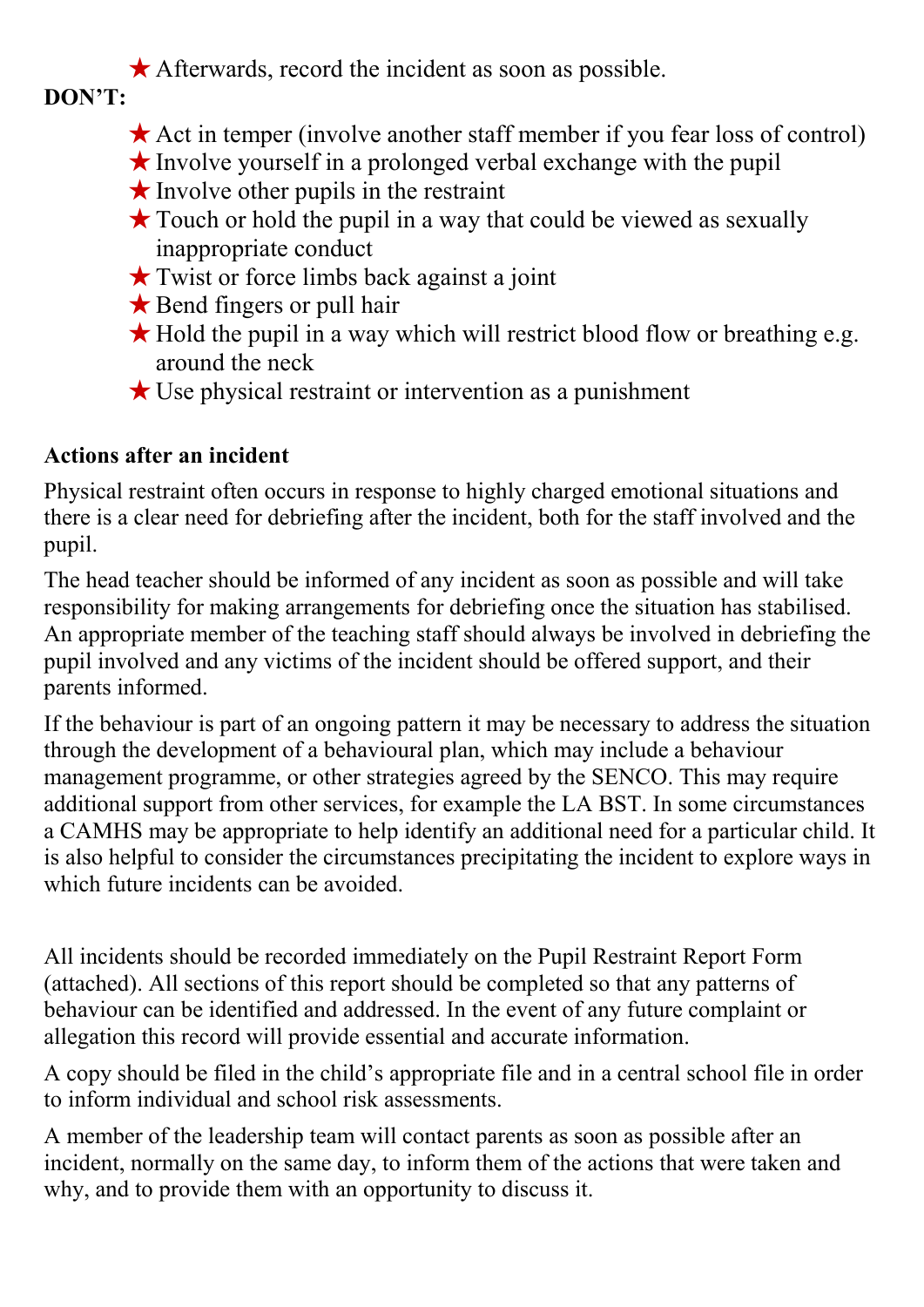If a staff member is injured during the restraint, they should receive medical support as needed. As soon as

possible, the staff member should go to the school office and complete a form giving details of the injury.

#### **Risk Assessments**

If we become aware that a pupil is likely to behave in a disruptive way that may require the use of reasonable

force, we will plan how to respond if the situation arises. Such planning will address:

- ★Strategies to be used prior to intervention
- ★Ways of avoiding 'triggers' if these are known
- $\star$  Involvement of parents to ensure that they are clear about the specific action the school might need to take
- ★Briefing of staff to ensure they know exactly what action they should be taking (this may identify a need for training or guidance)
- $\star$  Identification of additional support that can be summoned if appropriate
- $\star$  The school's duty of care to all pupils and staff

#### **Complaints and Allegations**

A clear restraint policy, adhered to by all staff and shared with parents, should help to avoid complaints from parents. It is unlikely to prevent all complaints, however, and a dispute about the use of force by a member of staff might lead to an investigation, either under the complaints disciplinary or allegation management procedures.

It is our intention to inform all staff, pupils, parents and governors about these procedures and the context in which they apply.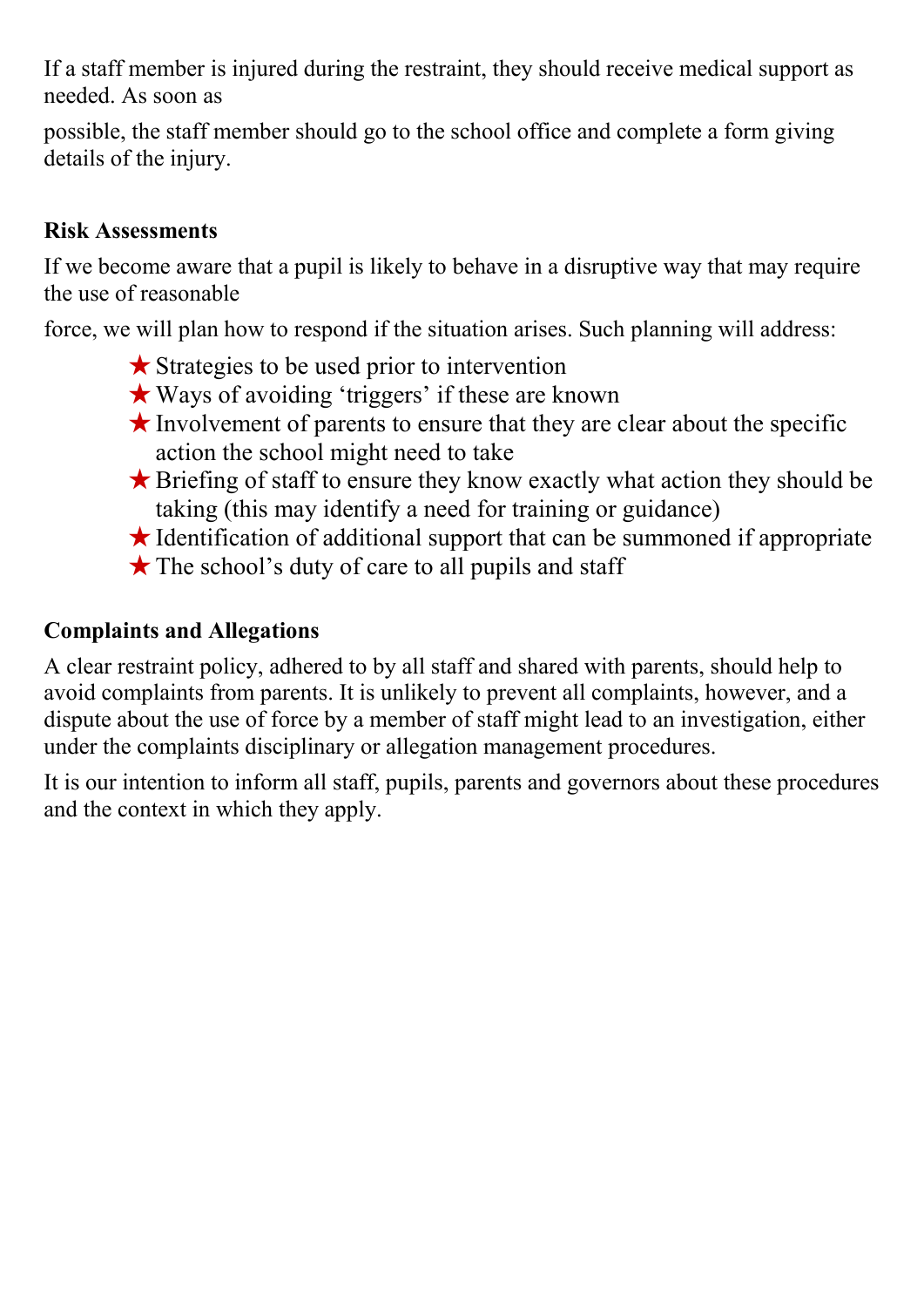### **Links to other policies**

This policy should be read in conjunction with:

# **Anti-Bullying Policy Child Protection Policy**

#### **References:**

The Use of Force to Control or Restrain Pupils 2007 DSCF Care and Control Guidelines 2006 ER CFAS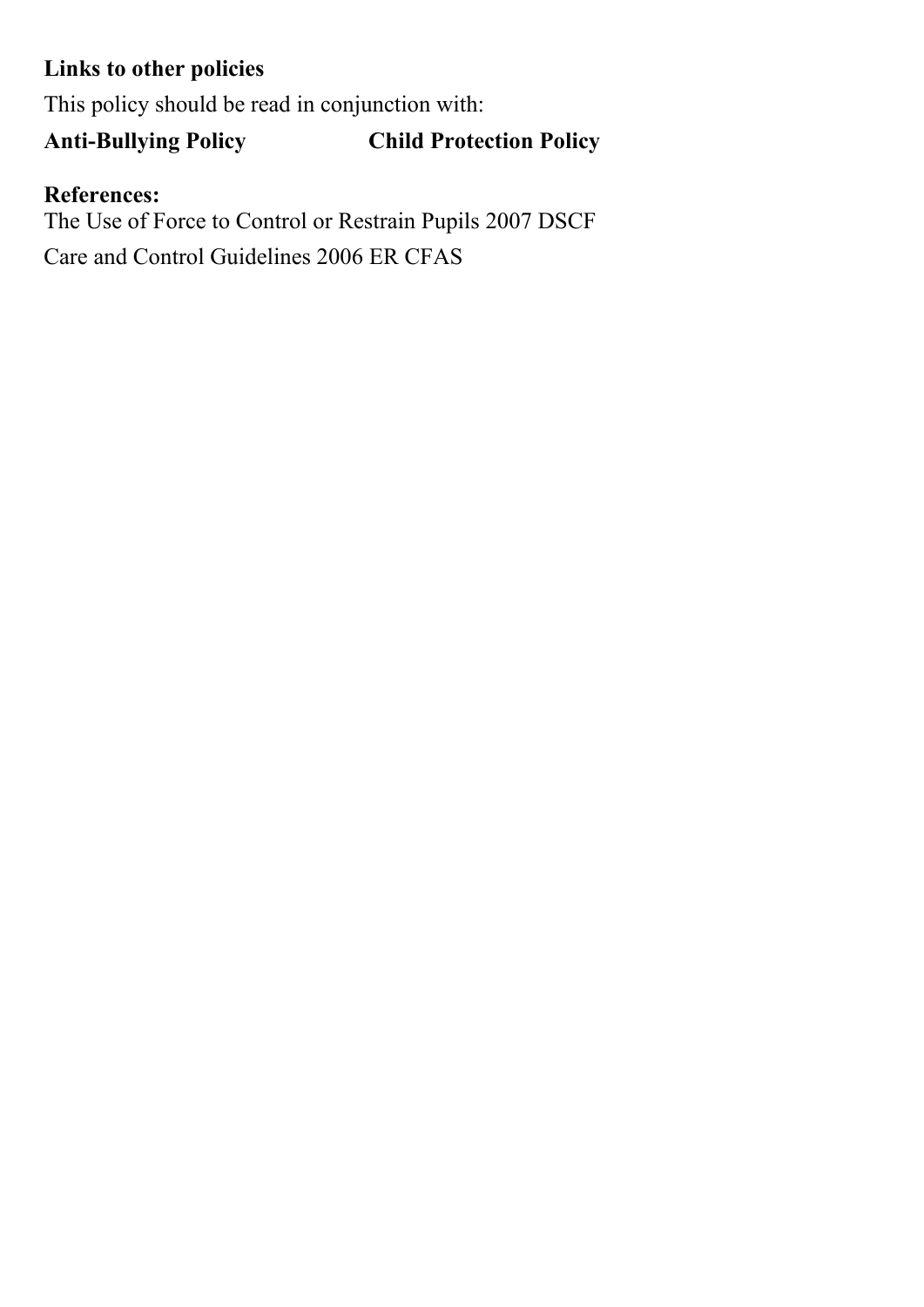# **RECORD OF PHYSICAL INTERVENTION OR RESTRAINT**

Date of incident:

Time of incident:

Pupil Name:

D.o.B:

Adults involved:

Outline of event leading to restraint:

Outline of incident of restraint (including restraint method used):

Consequences:

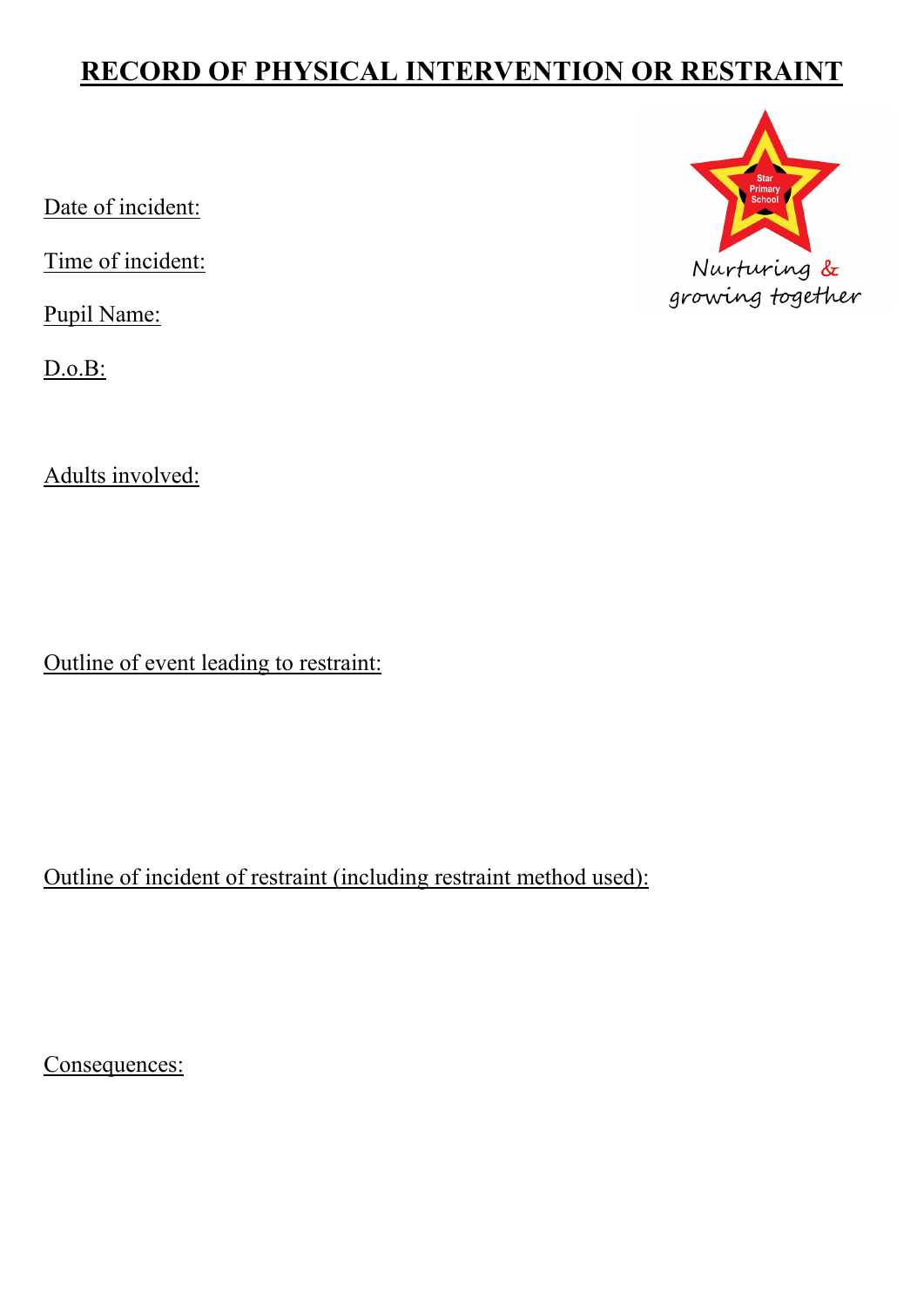Description of any injury(ies) sustained by injured pupil and any subsequent treatment: (See diagram overleaf)

Date parent/carer informed of incident:

Time: By whom informed:

Outline of parent/carer response:

Incident Logged with Behaviour Counsellor: ☐ Were any injuries sustained by staff? Yes/No If yes, the school office to be informed and a form completed:  $\Box$ 

Signature of staff completing report: Date:

Signature of Teacher-in-charge: Date:

Signature of Head: Date:

Brief description of any subsequent inquiry/complaint or action: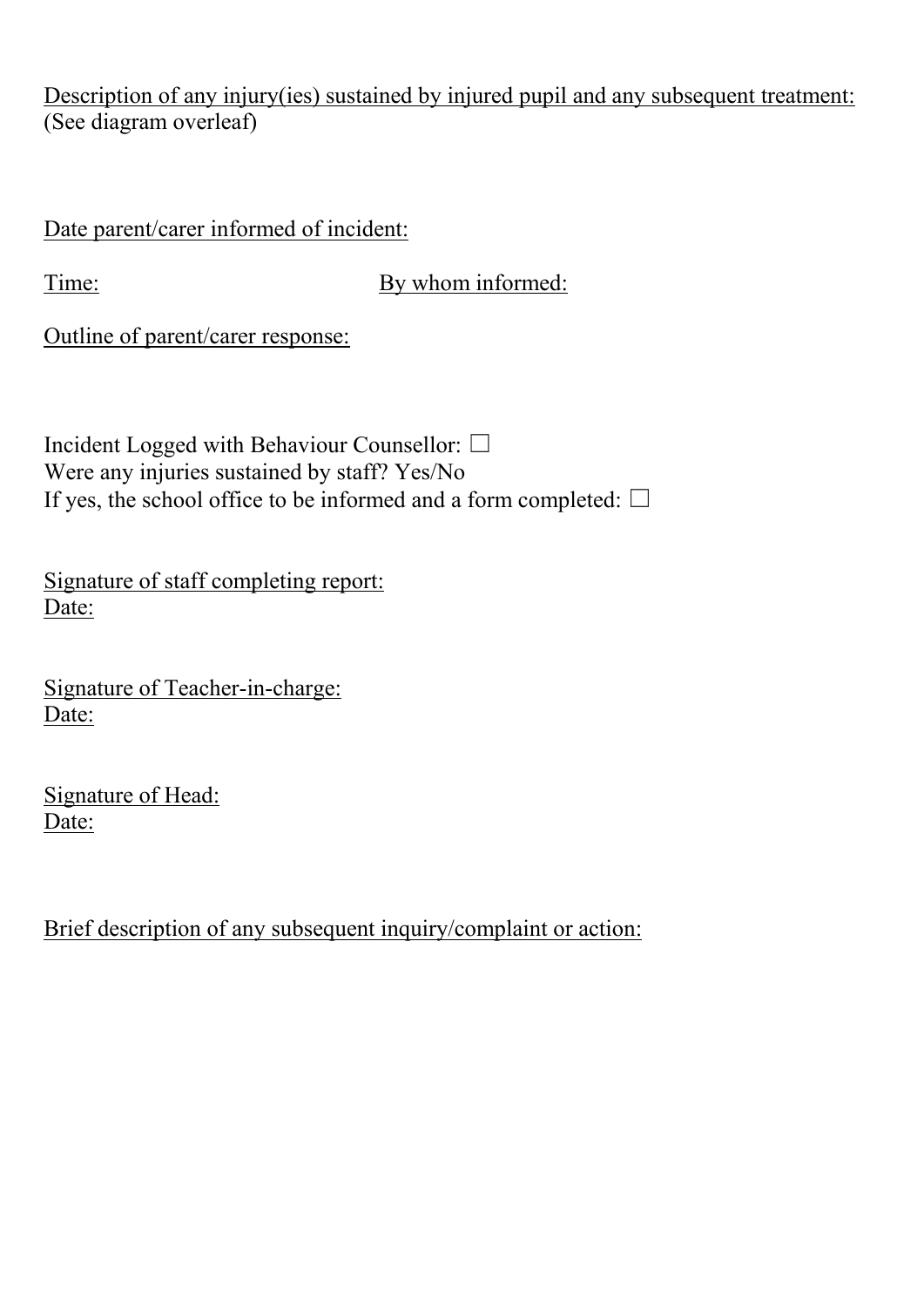| <b>FRONT OF BODY</b> | <b>BACK OF BODY</b> | <b>FACE</b> |
|----------------------|---------------------|-------------|
|                      |                     | <b>HEAD</b> |
|                      |                     |             |
|                      |                     |             |
|                      |                     |             |
|                      |                     |             |
|                      |                     |             |
|                      |                     |             |
|                      |                     |             |